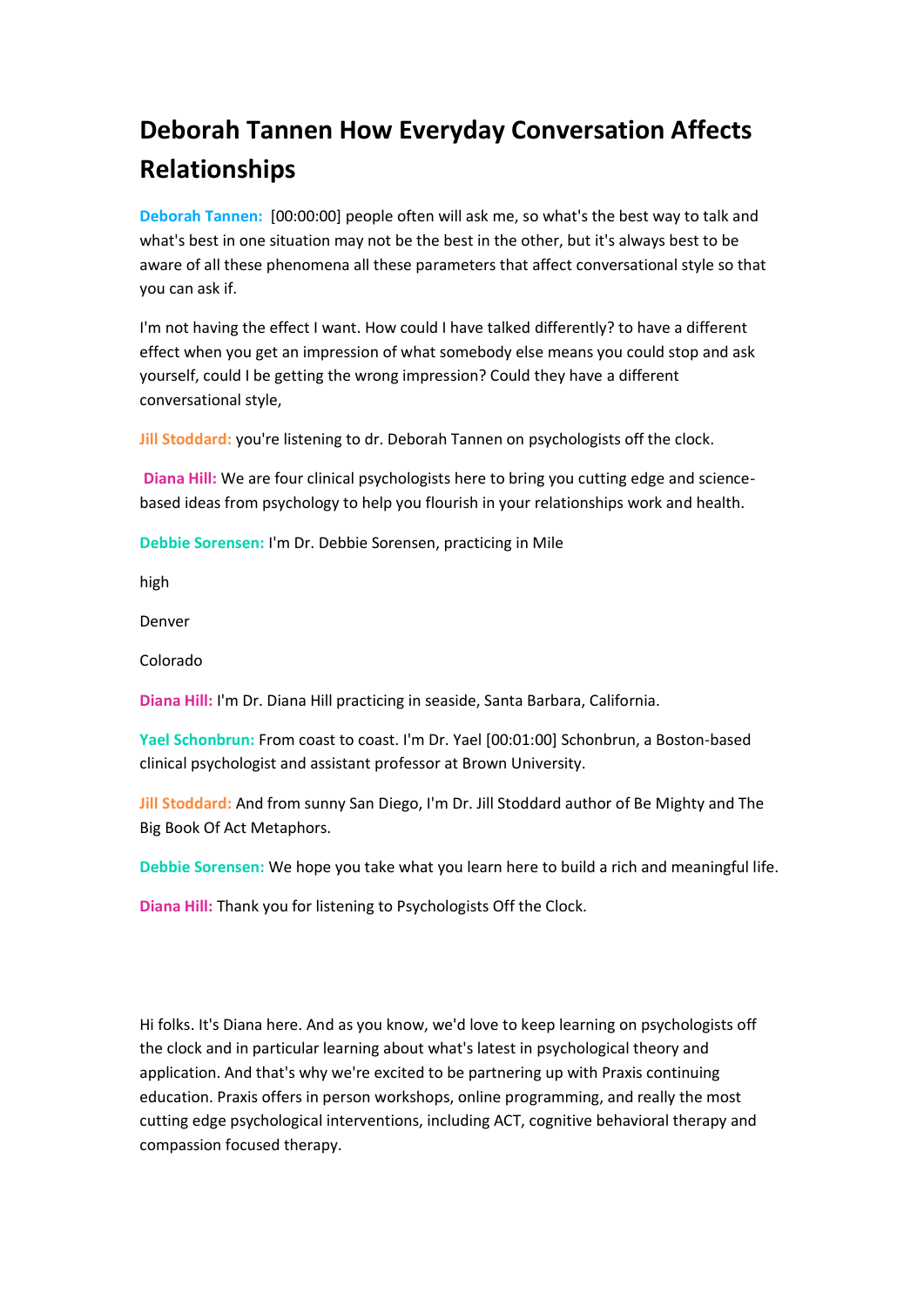You can learn more about Praxis by going to our website, which is offtheclockpsych.com off the clock, P S Y C H.com and then click on the sponsorship page and you'll find out not only about the offerings they have, but also a chance to get a \$50 discount on their upcoming ACT [00:02:00] bootcamps.

ACT bootcamps are an incredible way to get full immersion into acceptance and commitment therapy. You learn all the foundations of the psychological flexibility model, as well as develop with getting a set of skills that you then practice and can take home. And the best part is you get to do it with the act co-founders.

Dr. .Steven Hayes and Kelly Wilson, as well as master ACT therapist, Robin Walzer, who we just love. They've all been on the show. So take a listen to them if you want a little sampling of what you would get with a full ACT bootcamp with them.

We're also affiliates with Dr. Rick Hanson's online Neurodharma program and his Foundations of Wellbeing programs, you can find out more about them at our website offtheclockpsych.com where you'll get a \$40 discount

 **Yael Schonbrun:** so I'm here today with Yael to introduce this episode with Dr. Deborah Tannen. And I found the information in this episode really [00:03:00] fascinating because what Dr. Tannen talks about is conversational style and how. We often have misunderstandings when we have a mismatch in the way we talk about things.

So for example, , she talks a lot in the episode about directness versus indirectness. And sometimes we think we're being direct when really we're being indirect and vice versa. And what I came away from this with is needing to have a keener ear and noticing when the people that we're talking to might have a different conversational style.

And that when we notice there's a mismatch, . It might allow us to work around misunderstandings, but Yael, I was excited to do this intro with you, given that you're a couples therapist and I am not a couples therapist. So I'm curious, what are your thoughts in terms of, you know, what we can learn from this episode and how we can really apply this knowledge?

[00:04:00] yeah. As I was listening to the episode, it just really struck me how relevant so many of these messages are for the kind of couples work that I do because one of the core messages really is to gain flexibility. And awareness of what conversational style works best in a given circumstance. And so I think this question of, you know, how does it come up in couples therapy?

And then what are tools that couples might take away from couples therapy is, is one that most listeners might benefit from. So for example, I often have partners that miscommunicate a lot without understanding why.

And so part of the couple's work is to figure out where the misunderstanding comes from.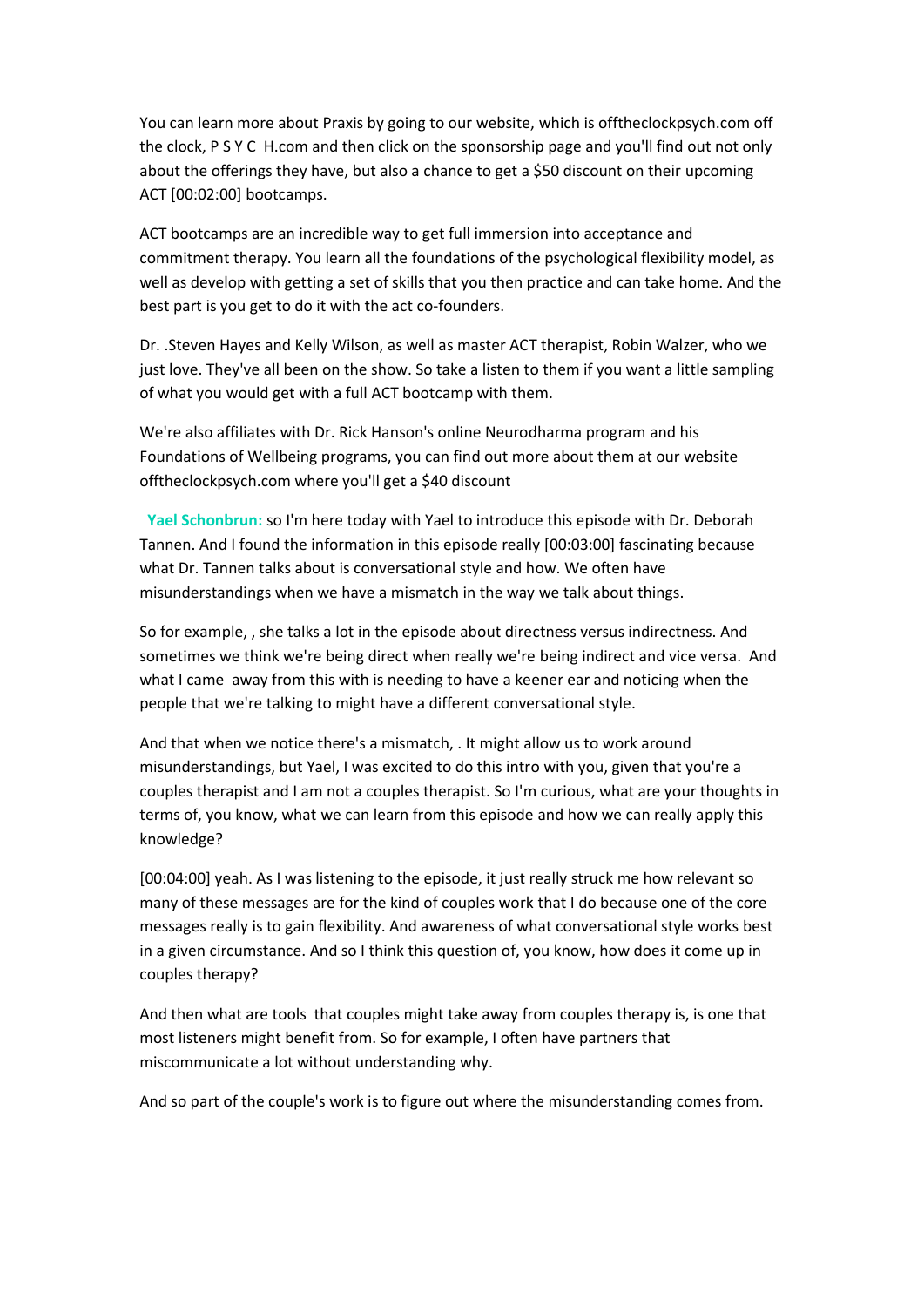So one of the culturally familiar examples of different ways that people talk and express love is this idea of love languages. This comes from Gary Chapman's work and he offers five different love languages that people.

Sort of have primacy in so I may be more likely to communicate my care for somebody through words. And my partner may be more likely to [00:05:00] express their care for me through gift giving. Those are two of the love languages, and yeah, if you can kind of figure out your style of language and then your partner style of language, then it becomes a little bit easier to figure out where the flexibility needs to come in.

And so just to carry this metaphor a little bit further, what I often explain to couples is that right? You can think about your own love language as your primary language. So say I know that my primary language is English. It was the first language I ever spoke. It's the language I'm really fluent in.

And you can think of your partner's primary , love language as, as a different language entirely. So for example, that their primary language is French. Now you would never expect somebody who is raised in France and who had for the majority of their life spoken exclusively in French to all of a sudden be.

Perfectly fluent in English. And so when we think about flexibility in that way, the expectations shift, so we might expect that our partner gains some language and some ability to have conversation in our language [00:06:00] English, and that we might try to learn some of their language to be conversant in French, but we're never going to expect ourselves or our partner to speak fluently in the language that wasn't primarily theirs.

And so if you can. Develop some flexibility around your expectations and also develop a willingness to sort of meet your partner halfway. Then you can have a more effective conversation. so those are some of the ways that, , I offer the differences in, in how to think about conversational style to couples.

One other thing that she talks a bit about is that. There can be changes that we make in speaking, but then there can also be changes in how we listen to one another. And this is also something that comes up a lot in couples therapy because often both partners are really longing to have somebody hear them.

And so they're, they're kind of speaking as loud as they can, as often as they can and still feeling like the other person isn't getting it. And I think what often happens there is that there's this cultural, , Imperative, I [00:07:00] think of speaking and, and what she brings up is that that's not true.

Cross-culturally that in some other cultures, listening is much more emphasized. And when we listen better, we can hear more deeply and then we can actually end up having a more effective turn at speaking, right. If we really hear our partner, and we let them know that we heard them.

It's much more likely that they're going to then give us a turn to speak. And so I talk a lot with couples about how important it is to listen and listen well, and one of the tools that we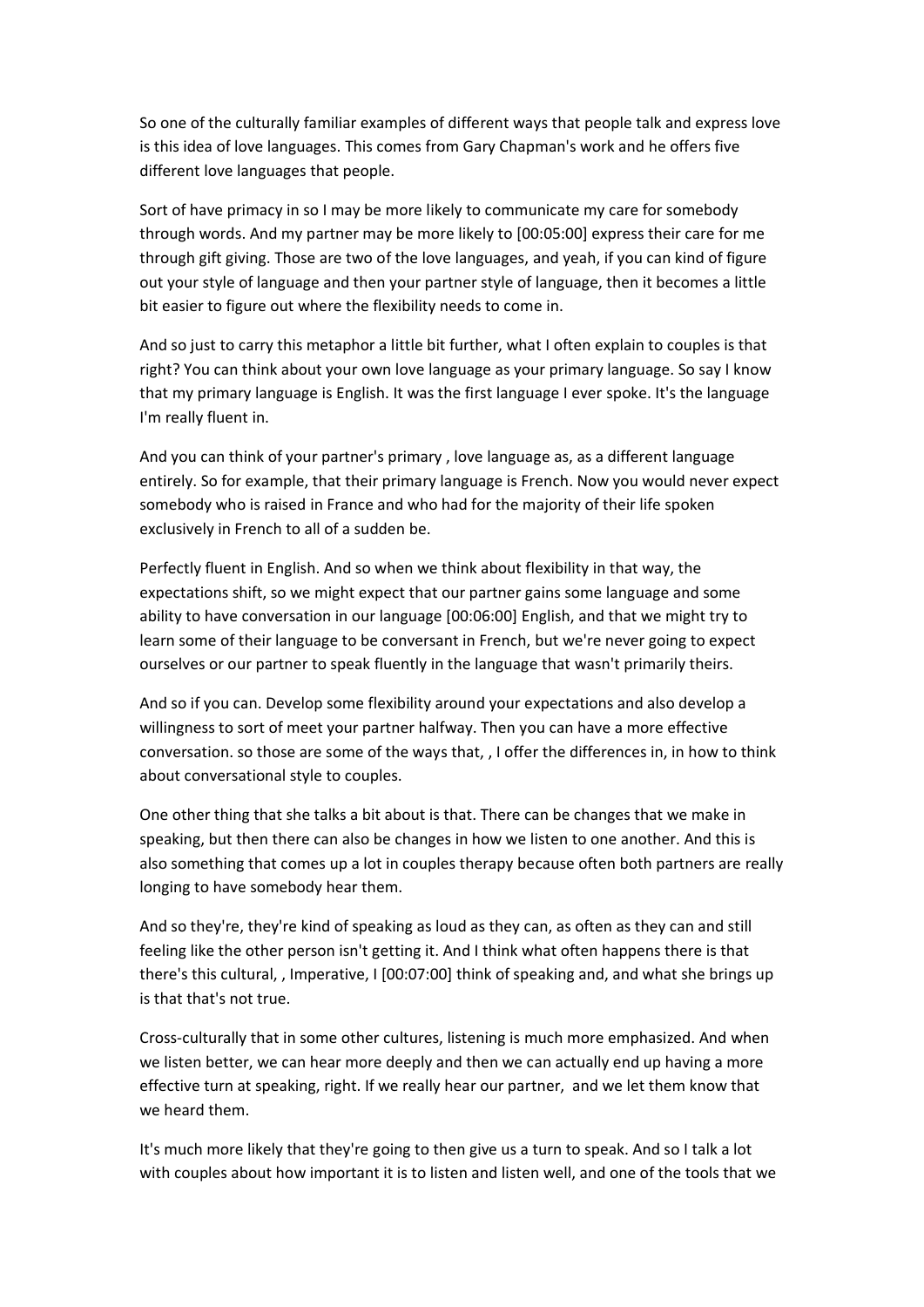go over and over, and this can be kind of annoying for couples. Cause I do broken record. This is the utility of reflective listening and what that is is.

Summarizing what it is that you heard. So therapists do this all the time. So what I'm, what I thought I heard there was, and you kind of do just a real brief summary of what it is that, , you think the main messages and the great news is if you get it right, then the speaker feels really good.

You've got them. You understood. And if you didn't get it right, [00:08:00] then the speaker has a chance to correct. You.

**Jill Stoddard:** Yeah. So it really builds the rapport, which has to be a better state from which to have a conversation, especially if it's a difficult conversation. And I love the speaking French example like that just. Hit me. It made it make so much sense to me. And I noticed having this like immediate sense of greater empathy for my partner.

And when you talk about, speaking versus listening, I immediately, I immediately flashed to the scene in pulp fiction, the movie where Vincent Vega and mrs. Mia Wallace are out on a date and she asks him, , I might be paraphrasing here, but she says, do you listen?

Or do you wait to speak? And he says, I'd like to say I listen, but really I wait to speak. And I think that was such a universal moment where we all kind of go. Oh, shoot me too. And that part of it that comes [00:09:00] from, you know, like some anxiety, especially if you're having a difficult conversation or if you feel like you want to prove your point and you want to be right.

When really the best thing we can do is just kind of like open up and receive what the other person is saying. And you're setting the stage for a much more, potentially much more productive conversation as is. That's what I'm hearing you say Yael. Did I get that right?

**Yael Schonbrun:** You did and it feels so good. The other point, the other point that I'll just make, which, which I think is sort of consistent with the value of listening is just the value of slowing down. And I think we are so in a rush ticket to hear, to speak, to get things solved, that we value efficiency over effectiveness.

What's ironic about that is sometimes when we're really, really efficient and we're really ineffective. Ultimately we're not that efficient because we've got to sort of come back and read it, do it. And in your conversation [00:10:00] with dr. Tannen, and you also talk about this sort of the importance of slowing down.

Problem solving in order to increase effectiveness. And that is something that I talk a lot about that sometimes a part of why we're so in a rush to speak is that we think we have the answer or the fix, or we already understand, but when we don't slow down to just be curious, We often don't give ourselves a chance to understand more deeply, and that is ultimately, and most often going to be what's most effective.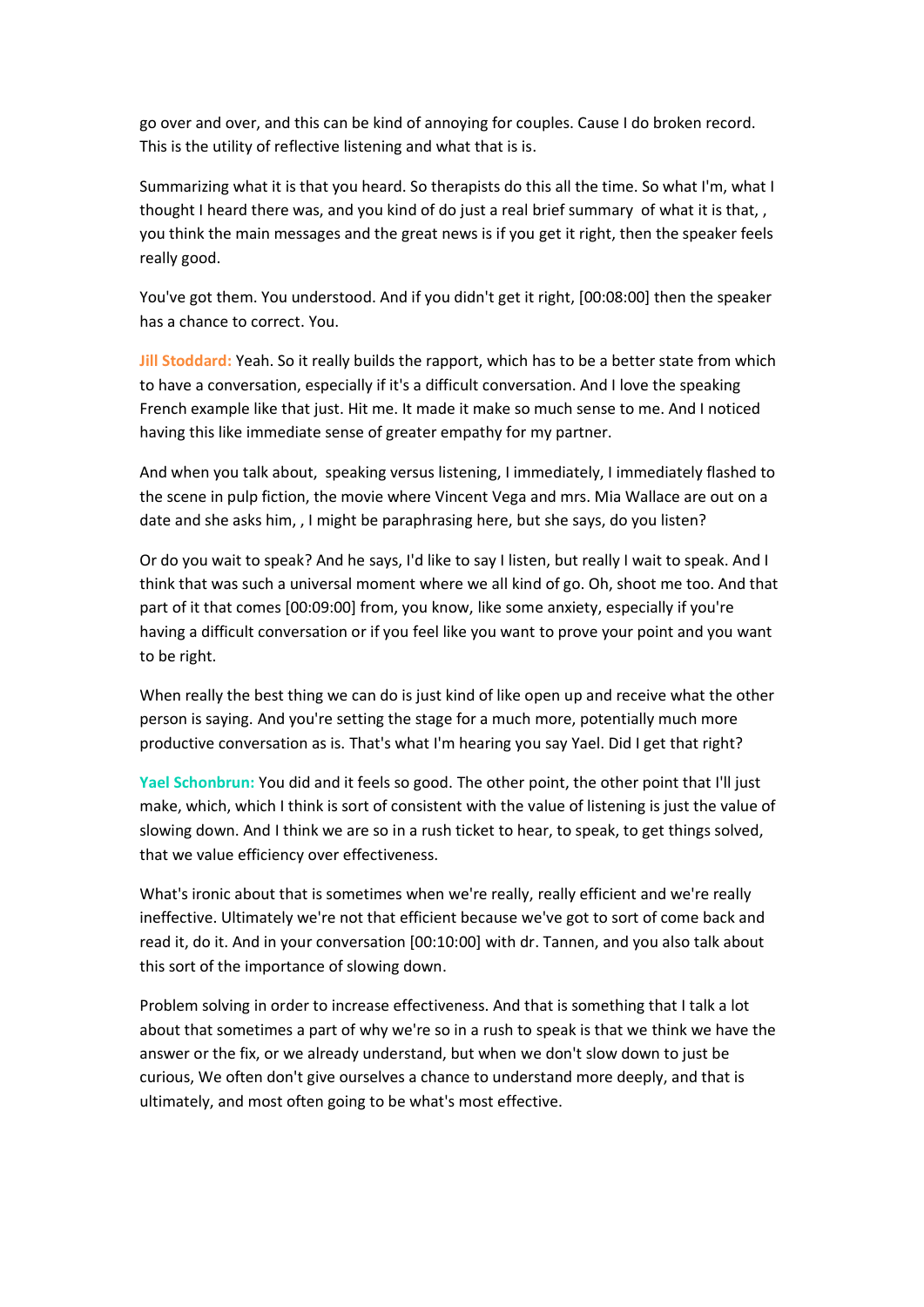And I'll say that even knowing that I have a hard time slowing down. And so that's one of the things that I'm constantly working on is to slow down, to listen more, to be more patient. And it's it's hard work, but when I'm successful, I notice I'm much more effective.

**Jill Stoddard:** Well, I think this is a really cool call to action for listeners. We're all still, you know, stuck at home a lot in a pandemic with the same people. It's a lot of together time. So maybe we can all take [00:11:00] this. Next week or two and practice slowing down and listening and see what kind of impact that has on our everyday conversations.

So enjoy this episode with dr. Deborah Tannen.

Dr. Deborah Tannen is university professor and a professor of linguistics at Georgetown university and the author of many books and articles about how the language of everyday conversation affects relationships. She is best known as the author of You Just Don't Understand: Women and Men in Conversation, which was on the New York Times bestseller list for nearly four years, including eight months as number one and has been translated into 31 languages.

Her other books have won many awards and several have spent time on the New York Times bestseller list, including You Were Always Mom's Favorite: Sisters in Conversation Throughout Their Lives, You're Wearing That? Understanding Mothers and Daughters in Conversation, and Talking from Nine to Five: Women and Men at work. Dr. Tannen has been a [00:12:00] frequent guest on television and radio news and information shows, including the Colbert Report, 20/20, Good Morning America, The Today Show, the Rachael Ray Show, PBS news hour, Oprah, Hardball, and Nightline.

welcome Dr. Tannen. Thank you so much for being here. You have done so much. I don't even know where to begin, but first I'd like to congratulate you on your recent memoir, which I'd like to talk about at the end of our interview, but the, the way that I came . To reach out to you actually is that I'm slowly, you're working on a memoir of my own. And in doing that research for that to make sense of some experiences related to gender and power apologies, guilt, conflict criticism, assertiveness, everywhere I turned, I came across you. and I found it all just so incredibly fascinating.

And so I thought, why not see if I can have a conversation directly with dr. Tannen that others might benefit too. So since you are an expert in all things [00:13:00] communication, , maybe we can start with how this is most relevant with everything that we have going on today. I mean, you know, between the pandemic and the election and the racial justice movement.

There's certainly no shortage of places that we can go. , but I thought, yeah, maybe we could start with communication at home.

**Deborah Tannen:** Thank you. , thank you for that lovely introduction and for mentioning my memoir, which yes, I am very excited about so different from everything else I've written. My own work is about ways of speaking. the huge difference is that now everybody's home.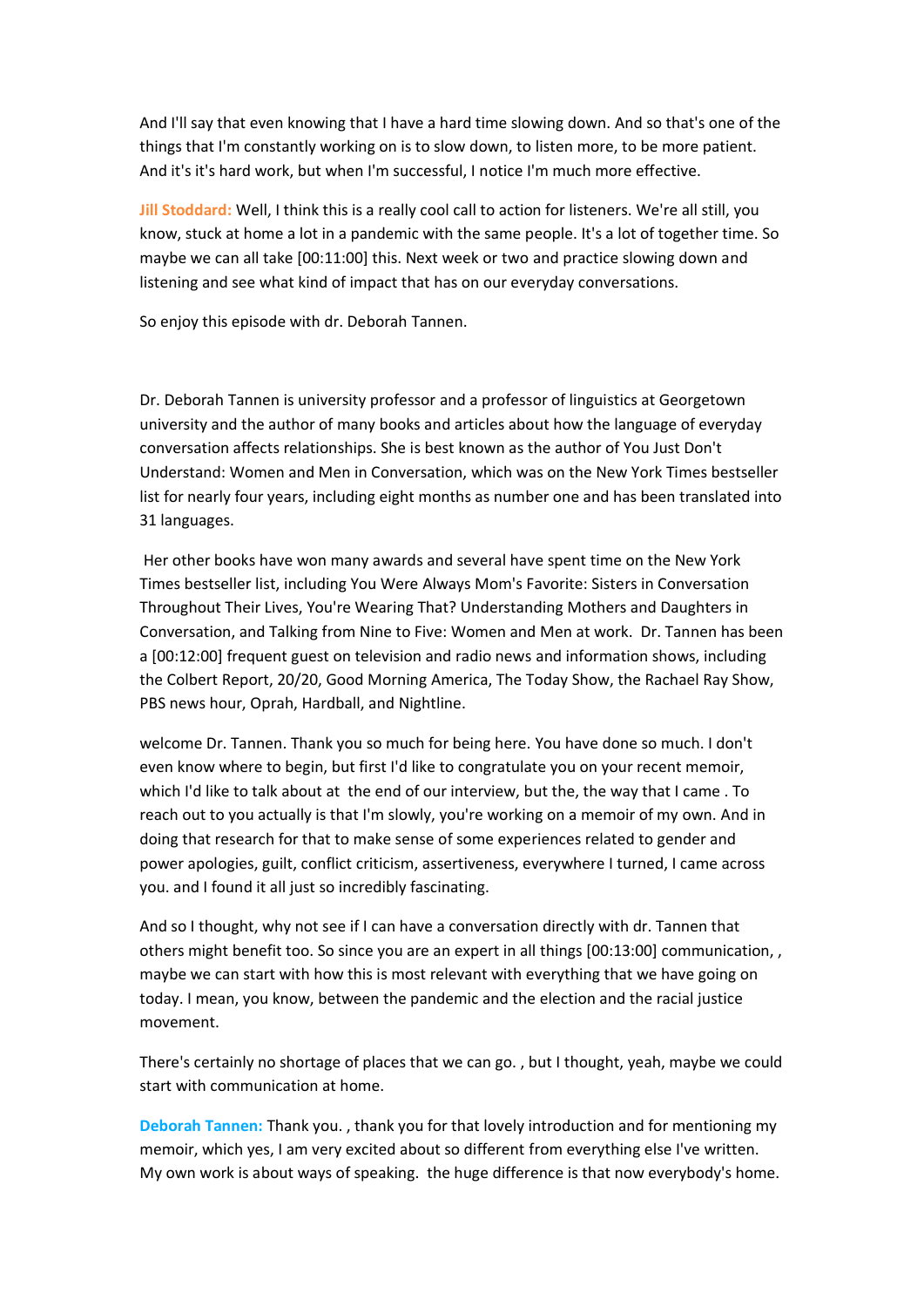All the time. so if you have certain frustrations with your partner or whoever you're living with your kids, your parents, if you worked, you got out of the house and you were in a different environment.

And, it's been fascinating that some research, including the work of Arlie Hochschild, she would be a great person for you to talk to if you could, that many women looked [00:14:00] forward to going to work. They found that easier to manage than their lives at home. that the second shift at home was more challenging than the first shift, at work so because, , couples are home all the time.

Parents and children are home all the time. Siblings are home all the time. The kinds of frustrations that, , were common across genders across ages just across different conversatioal styles, that's going to be amplified now. So let me just say a little bit about it. What I mean, when I say conversational style, When I first wrote the first book that I wrote for general audiences, rather than academic audiences was a book called That's not what I meant.

And, when I was, is interviewed on that book, people would often say to me, well, wouldn't this be a better world? If , people just said what they meant. And my comment at the time was [00:15:00] we do say what we mean. But we say it in our own conversational style. If you talk to someone whose conversational style is relatively similar, chances are you're going to understand what they mean.

They're going to understand what you mean, and you may have some problems, but it's not going to be. endemic. When you talk to someone whose conversational style is relatively different, then you assume they would mean what you would mean. If you said the same thing in the same context, and if the conversation style is different, they don't so some examples that frequently caused issues between women and men, , include what I call indirectness.

I'll just give you an example of that. Cause it's kind of a. Emblematic example of how you draw conclusions that are based on how you would have meant it. And it may not be accurate for how the other person meant it. So this was a real [00:16:00] example. Somebody told me he was driving along with his wife. They were coming home from somewhere and she said, um, are you thirsty deer?

Would you like to stop for a drink? And he wasn't. So he said, no. And then it turned out that she was kind of frustrated because she had wanted to stop for a drink and his feeling was, and he said to me, why does she play games with me? Why didn't you just tell me that she wanted to stop? And I said, I'm pretty sure it wasn't that she wanted you to stop.

And you didn't. She probably wanted a different conversation. So when she asked, are you thirsty? Would you like to stop for a drink? She probably did not expect a yes, no answer. She probably expected something more like, um, I don't know, how do you feel about it? And then she could say, well, I don't know, how do you feel about it?

And then they could talk about how they both felt about it and make a decision [00:17:00] taking everybody's preferences into account. And that's, what's key in everything I write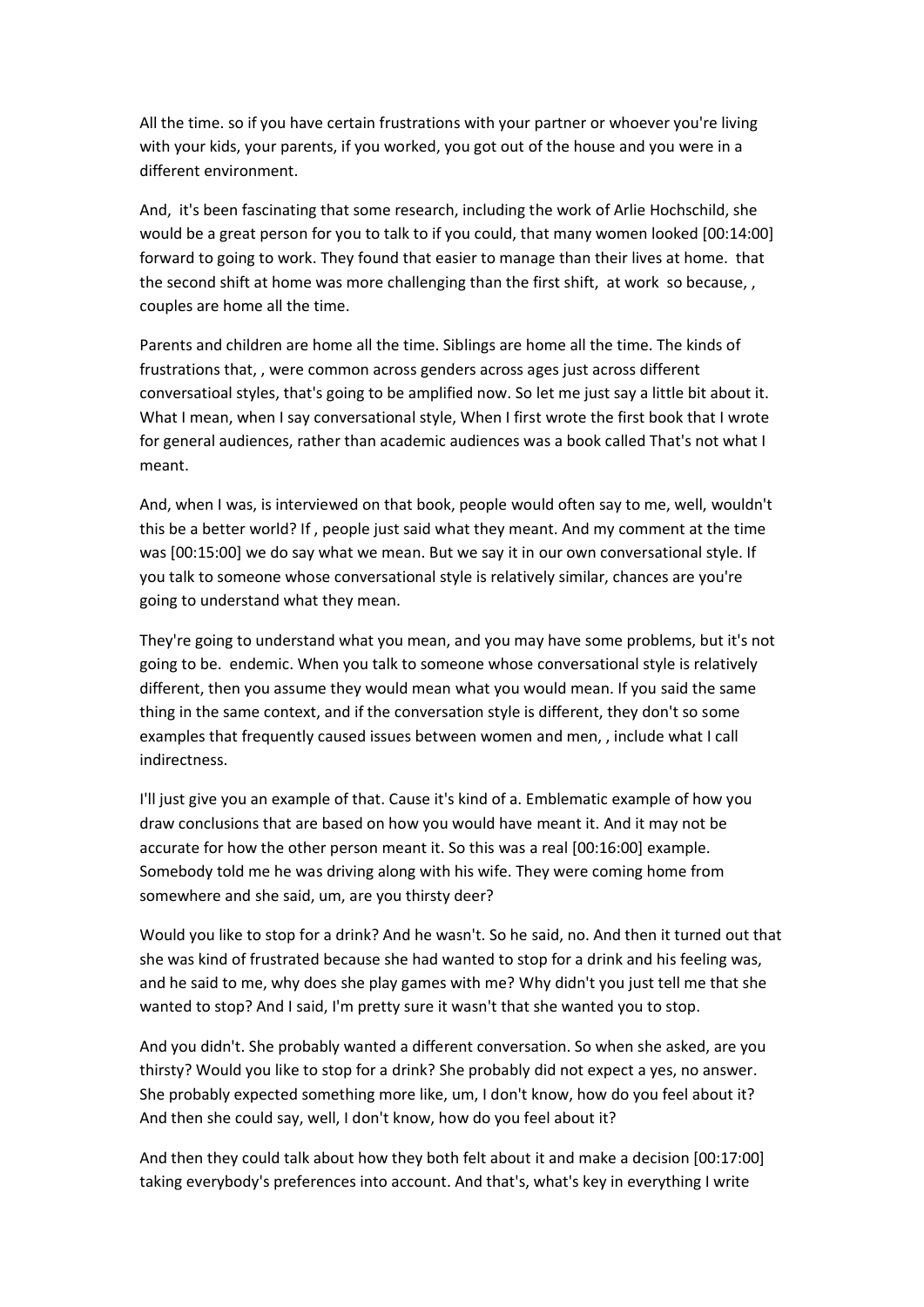about. I talk about message and meta message. So the message is the meaning of the words. The metamessage is what it says about the relationship that you're saying these words in this way, at this time.

So when she started by saying, asking him, did he want to stop for a drink rather than simply stating her preference, the Meta message is she was taking his preferences into account. And when he answered, no, the metamessage from her point of view was. I don't care what you want. I'm just going to tell you what I want and that's what we're going to do.

And so that often leads to later frustration. , so I'm have heard about a conversation that goes something like, why didn't you tell me, well, you, we always do what you want anyway. You never listened to what I want. And I think it's as frustrating to him as it is to her. A way to look at [00:18:00] these conversational style differences is if you have a decision to make, you could start vague and find out, work away to a decision by finding out where everybody stands on it, or you could start specific and work your way out, which assumes. you're edging toward a decision that the other one is not happy with.

They'll tell you. And interestingly, this actually happens in the workplace as well. , a book I wrote about women and men at work, it was called talking from nine to five. , I actually encountered a manager who told me when he has a decision to make. He makes a decision. He announces it and he assumes, if anybody isn't happy with it, they'll tell him that's kind of similar to, , making a decision about what restaurant to go to.

I'll tell you the restaurant I want. And I assume if you don't like it you'll tell me that will work for some people, but not others. And I'm sure that the manager who told me that, who happened to be a guy. he would have [00:19:00] done that. So he assumes others would also do it. And I'm sure that there are many who work for him, who would feel like the wife felt when she said, are you thirsty?

You want to stop for drink? And he said, no, that that's the end of the discussion. That there are many people I'm sure who worked for this manager who felt he made his decision. It's a done deal. He doesn't care what we want.

**Jill Stoddard:** And he's also in a position of power.

**Deborah Tannen:** Oh, absolutely.

**Jill Stoddard:** And so the degree to which someone will speak up if they perceive themselves in a power position or a one down position.

I think there was an article I came across, correct me if the details of this are wrong, but where you talked about a research study, looking at pilots and co-pilots and the amount of time that they would spend speaking, depending on whether they saw themselves in the. Power position or non power position.

So what you're talking about gets so complicated because we have this intersection of gender and what happens culturally, and societaly in terms of the way girls versus boys are raised in terms [00:20:00] of the ways. One ought to speak. And for girls, if they are too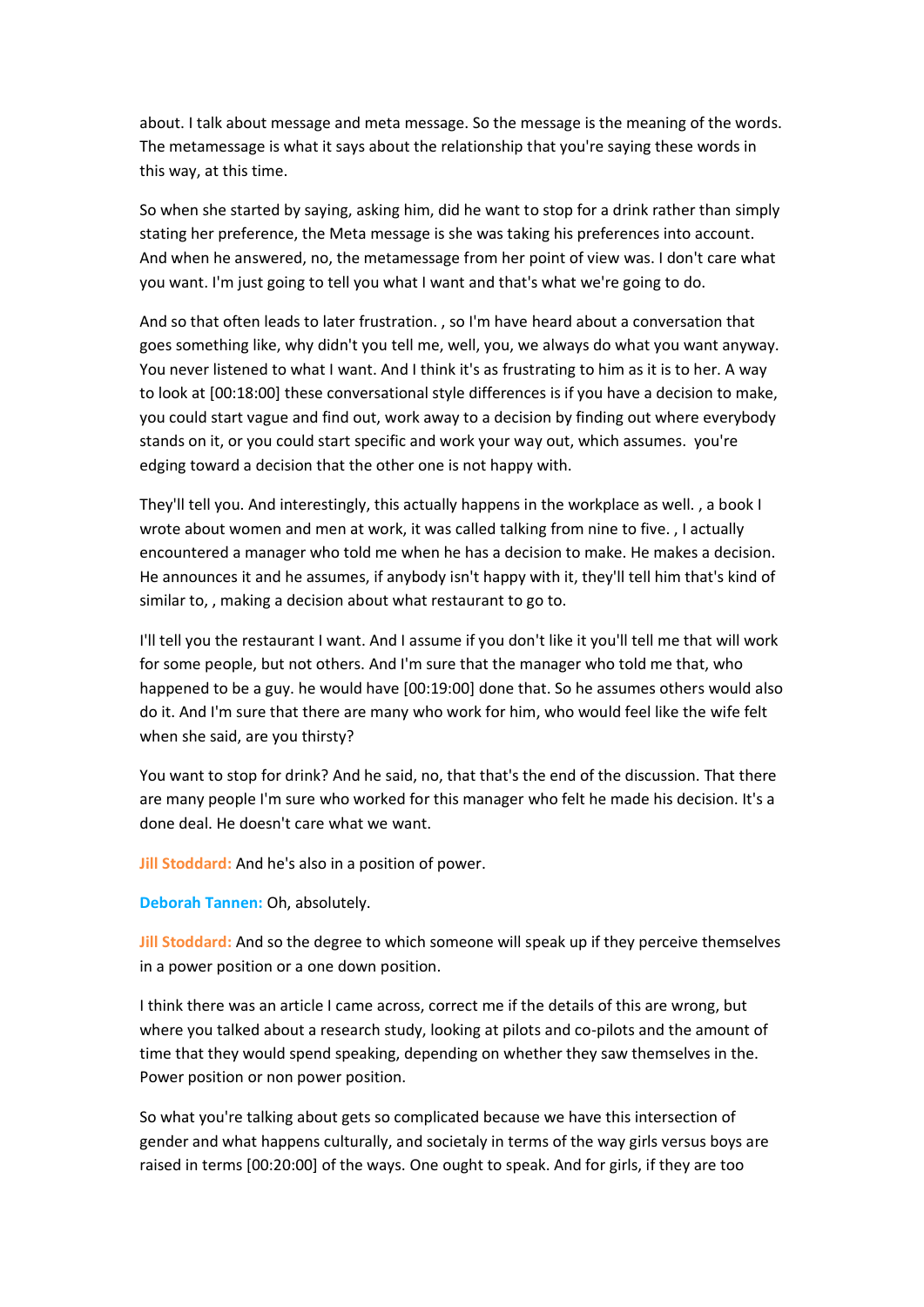direct or they talk, quote, unquote, if they talk too much or more than boys, there's a true likability penalty.

You know, there are consequences to that, which you talk a lot about. And then there's this intersection of gender with status and power and the way those things interact with one another.

**Deborah Tannen:** Yes. , every statement you just made, , made me think, I want to make a little hour long lecture on each aspect of it.

So let me see how many I can hit briefly.

first of all. the workplace, the arrow airline pilots.

That was fascinating. I'm so glad you pointed that out. , this was a research done by other linguists where they actually listened to the black box recordings, preceding accidents, and discovered that often the copilot four saw the problem and tried to tell the pilot, but tried to tell them indirectly, the pilot ignored it.

, Charlotte Lindy is one person [00:21:00] who worked on this for NASA and they, , apparently based on her insight, decided to train copilots to be more direct. we read this article , in a seminar. I was teaching at Georgetown, and I had a student in the class. These were grad students from Japan. And he thought that that was a peculiar way to go about correcting for this.

Why don't they train their pilots to listen for indirectness. And I love that because it is definitely a bias of. Kind of mainstream American discourse. That directness is good and indirectness is bad. And people often will say things that I have come across statements. If so-and-so had been more direct, then the outcome would have been better.

And I know sometimes directness even means honesty to Americans, but. Many Asian culture. Certainly Japanese is very much an [00:22:00] example of this indirectness is the norm. The best communication is where people understand each other with nothing being said directly. so a tiny example of that, many years ago when, bill Clinton was president and he made some kind of reference to.

The fact that it would, he said it as a fact that often when Japanese, they say yes, they mean no. And the then prime minister, premier of Japan was very upset by that. And he said that that was completely, , untrue. He, there was Influencive , and at that point I had a Japanese grad students. She was, , again, PhD student, and I said, but.

It is true. We know that there's an article by a Japanese linguist. That's called 18 ways of saying no in Japanese and not one of them was no.

So why was he taking offense? And she said, because we are saying no, [00:23:00] When we say those things we are saying no, and that is so revealing. It is so significant. And this happens with conversations among Americans of different ethnic backgrounds, regional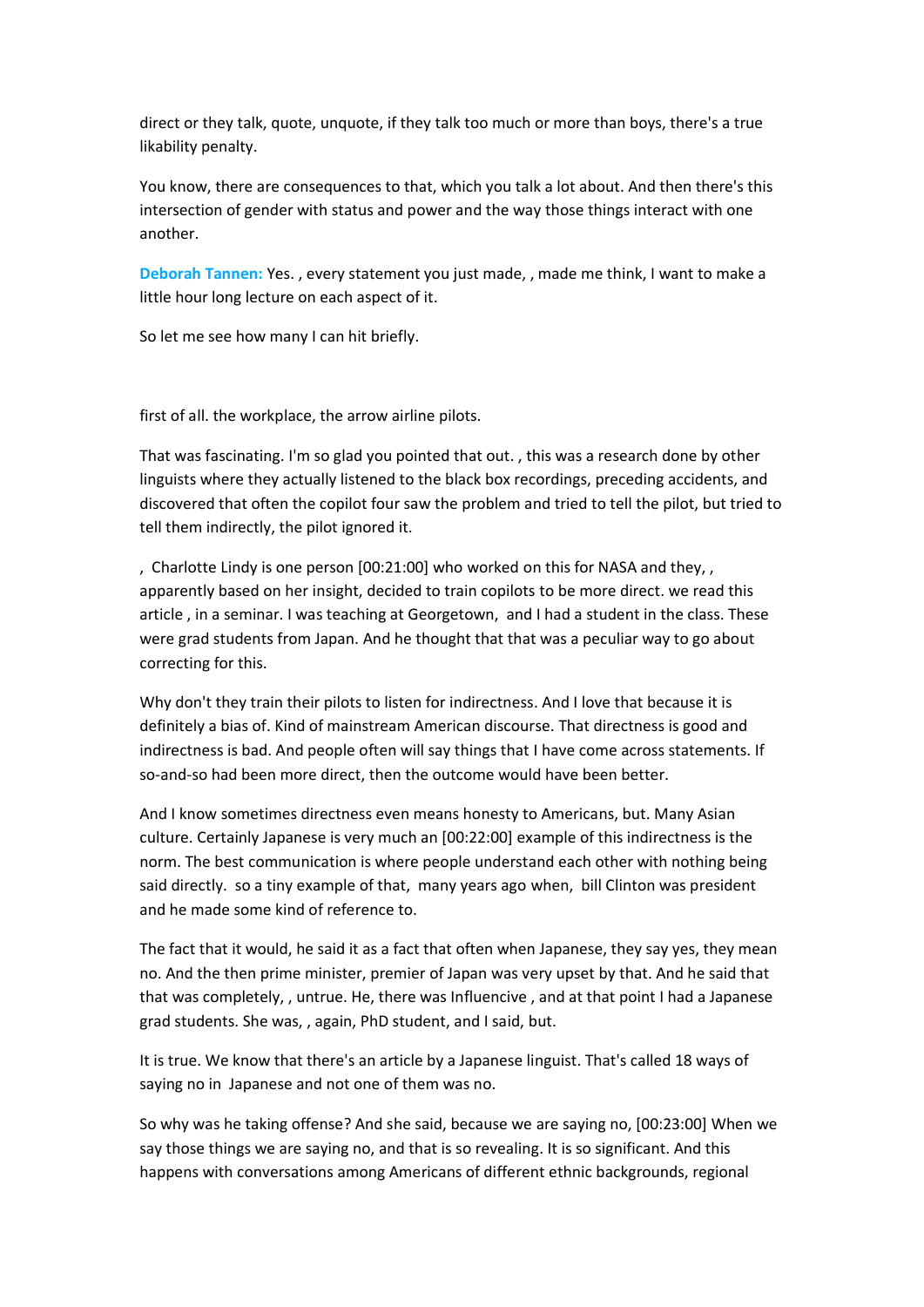backgrounds, and often gender. So, so often, like, let me give you another, just a couple of examples again about this indirectness in gender and how it comes in the workplace.

so I was the speaker at a conference and happened to be a conference for women and in professional life. So the speakers were all women, the attendees were all women and I was one of the speakers. And when I arrived, the conference, organizers said that another speaker one who we both knew was not gonna make it.

And she said, Judy called me this morning. And she said, I'm coming down with something. I have a, I have a slight fever and feeling horrible, but if you need me to come and give my paper, of course [00:24:00] I'll do it. and she told the organizer, said to me, and I told her, I need you to stay home and take care of yourself.

And I said, I love that. That is wonderful. Can I use that in my talk because I was going to talk about indirectness and she said, yes, of course , it was an example of great direct communication.

Wow.

**Jill Stoddard:** Then it became an even better example to you.

**Deborah Tannen:** Exactly. Yeah. Even better example. Thank you exactly. The kind of thing that this Japanese student of mine commented about when we hear ourselves as saying no, she, it was completely self evident that when Judy said. I'm sick, but if you need me to come and give my talk, I will, she knew her friend.

Wasn't going to say, I don't care if you're sick, you come and give that paper. So it was just an agreement to say she couldn't come in a way that, [00:25:00] , was, was more polite in a way kinder. , so she didn't feel like she was. Backing out of her own decision, the one running the conference didn't feel that this speaker had finked out.

She had been gracious and told her not to come. Everybody feels better about it, but it was completely clear and clear as direct then.

**Jill Stoddard:** when you first said, she said it was a good example of direct communication. My brain initially went, yes, it is. It is like, it took me a second to go, Oh wait. No, it actually isn't.

Yes. And no only kinder, but it, it focuses on the rapport building dimension of the conversation, which is something you talk about. A lot of the way women tend to communicate versus the way.

**Deborah Tannen:** Men yes. In the book, you're just don't understand. I talk about rapport talk and report talk. but report talk can [00:26:00] create rapport.

If you both agree, that's the best way to communicate. Uh, and so I think it's so important to keep in mind. This is where the linguistics come in, . That communications are ritual. We don't, we're not dictionaries, we're not walking dictionaries and grammar books. We'll use language the way other people use it.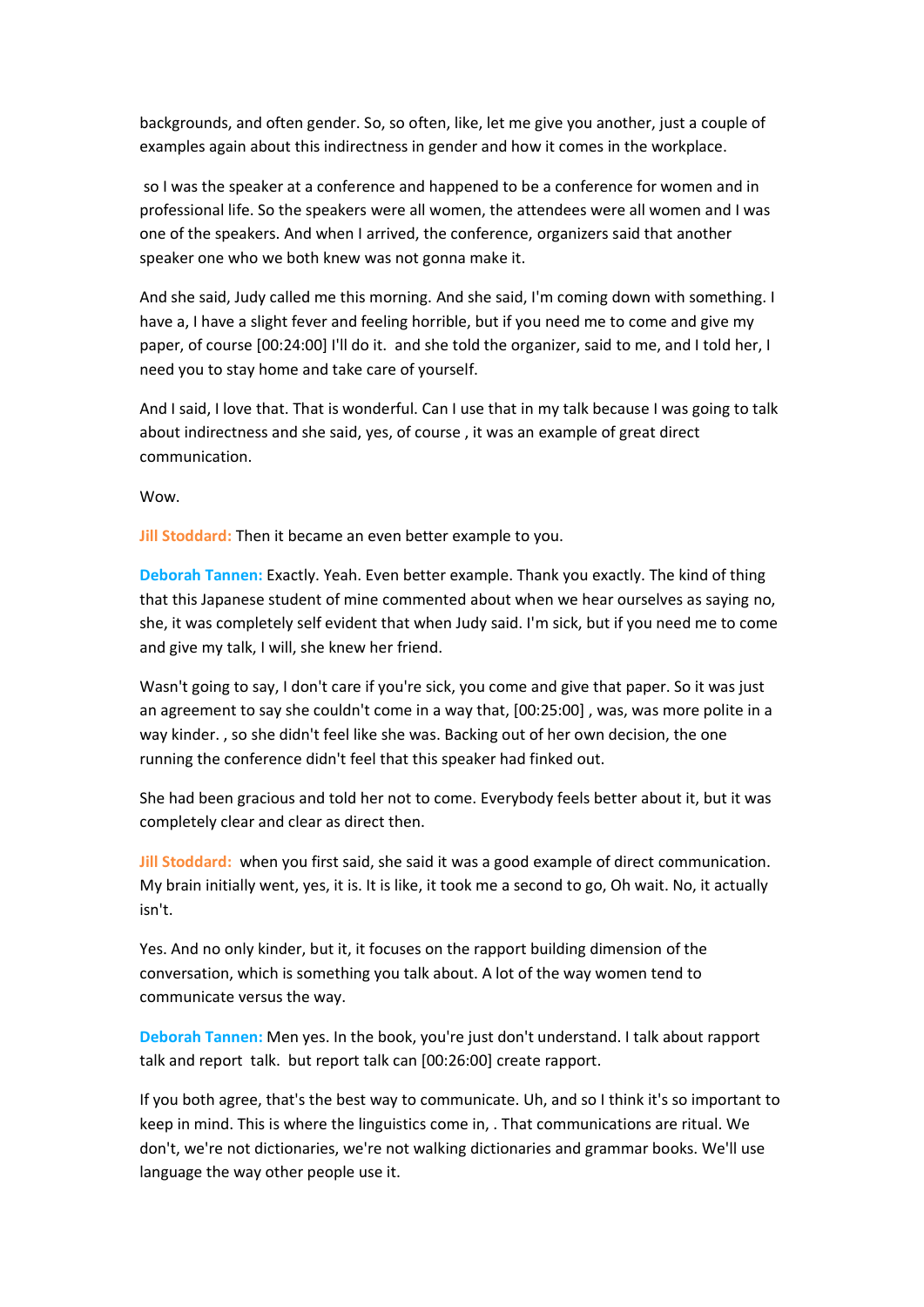We say what we have learned over time is the right way to say things. Someone who that's, this is where this idea of conversational style comes in. And so someone who shares our conversational style shares our idea of how this conversational rituals should go. Someone who doesn't will say it's about, you didn't say what you meant, but it's really that they don't share the ritual.

So the part two of that example of, , directness, , shortly after that, that happened. I was in the office of a colleague of mine and her phone rang. This was before emailing. It's been [00:27:00] interesting to see how this plays out email, but, , The phone rang and I heard her side of the conversation and it was something like this.

Oh, I don't see how I possibly could. I am. So over committed this chart, I am teaching an overload class. I've got two dissertation students that are finishing up this chart. , I'm on so many other, there's just no way I can do it, but if you can't find anyone else, of course, I wouldn't let you down. And then she hung up and she looked at me with genuine shock on her face.

And she said, I can't believe it. I told him I couldn't do it. And he put me on the committee anyway. And so of course I pointed out to her. You told him in your style that you couldn't do it, but you ended up saying if he really needed you to your word and he took you literally, now it could be. He knew she didn't mean it [00:28:00] and just took advantage that indirectness gives you an opening.

, but I think it's quite likely that he took, he really believed that she meant if he really needed her, she'd do it. And he really needed it just as when the sick. A speaker said, if you really need me to come and give my talk, she knew, she couldn't say, I really need you. Right. Of

**Jill Stoddard:** course. And this, this makes me think about what you were saying in the Japanese culture.

someone's point of view is you need to be more direct. And the Japanese students said, well, why can't you learn to listen? For indirectness. And it makes me think in, in terms of gender, you know, we're hearing a lot these days about women, you need to lean in, you need to demand a seat at the table and speak up more and you know, all of these kinds of things and, and stop apologizing so much.

Right. But in an, in essence, it's sort of like we're saying women, you need to be more like men, instead of saying, maybe men need to apologize more. [00:29:00] Maybe men need to speak less. So there's more room for women to speak up. And so it sort of reminds me of that in talking about this like mismatch in styles that there's not a right or wrong way.

That one has to be more like the other, but that, I think what you're saying is we have to be more aware of these differences and learn how to kind of be. Open to all of them. Is that right?

**Deborah Tannen:** Yes, that's absolutely right. , people often will ask me, so what's the best way to talk and I know what's best in one situation may not be the best in the other, but it's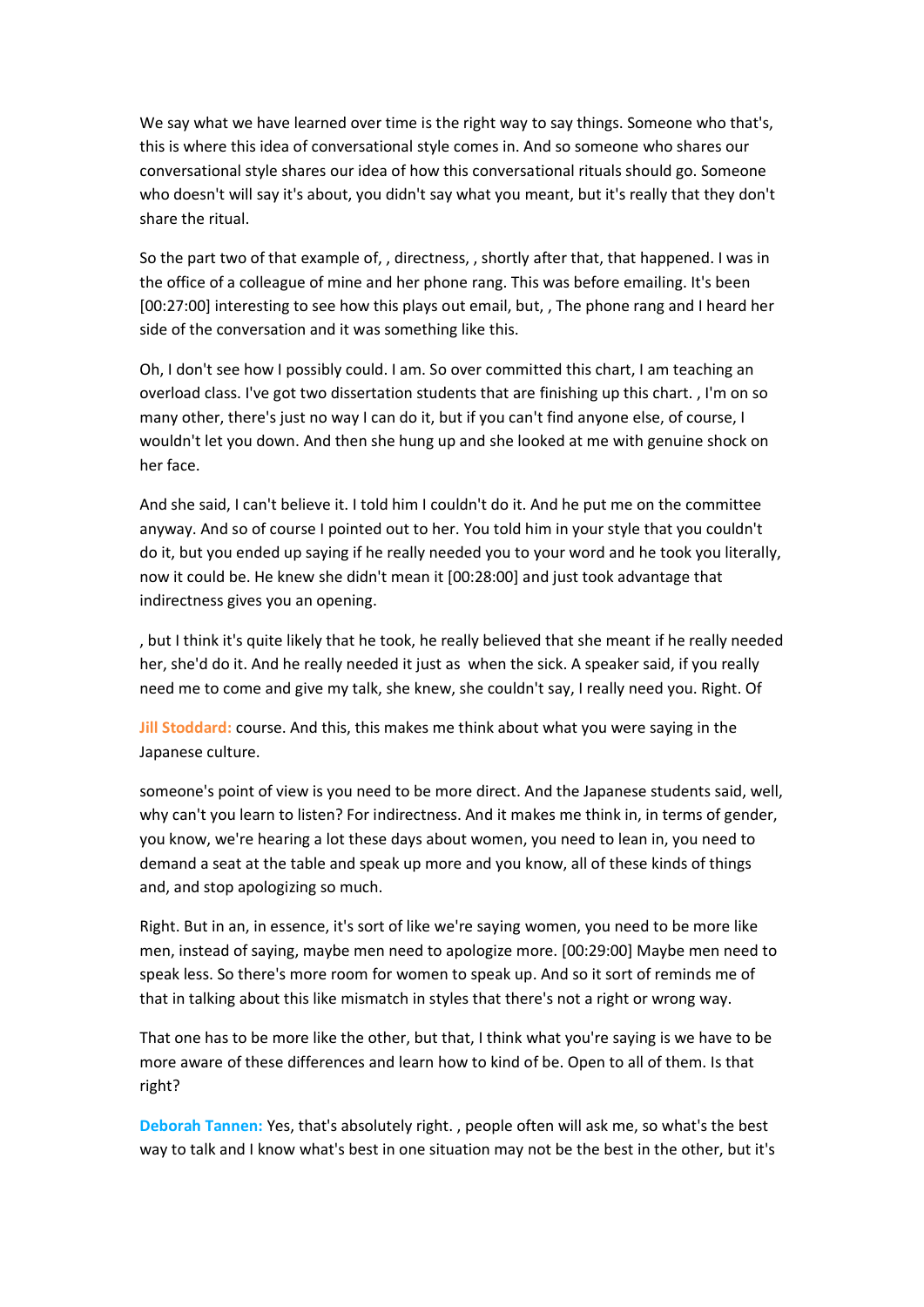always best to be aware of all these phenomena all these parameters that affect conversational style so that you can ask if.

I'm not having the effect I want. How could I have talked differently? to have a different effect when you get an impression of what somebody else means you could stop and ask yourself, could I be getting the wrong impression? Could they have a different conversational style,

 **Jill Stoddard:** I'm so excited to announce that my book Be Mighty is going to be featured in a virtual book [00:30:00] club with hiitide. So if you would like to be part of a community of learners where you can work through brief exercises together in their really cool, easy to use app, and you'd like to have two live, intimate, chats with me,

you can check out Be Mighty with hiitide, and if you , go to offtheclockpsych.com and go to our sponsor page, you can sign up there and get a 15% off discount coupon. So check it out.

**Deborah Tannen:** I'm glad you mentioned that about apologies.

It was one of the most frustrating things to me. When my book talking from nine to five was published about the workplace. I have a chapter there and apologies, I talk, say a lot about it. And I do make the point that women tend to apologize more than men. I also point out that very often. It's not an apology it's often, I'm sorry that happened.

It's taking the other [00:31:00] person's experience into account it's misinterpreted as an apology. So quick example of that, that was reported to me. A teacher had sent a difficult student to the principal. Yeah. And when she ran into the principal later, he said he had suspended the student and she said, Oh, I'm so sorry.

And he said, don't apologize. It's not your fault. She wasn't apologizing. She was saying, I'm sorry, the student was as suspended. I regret it. I'm sorry that happened. Not. An apology.

**Jill Stoddard:** it's sort of the way we say, I'm sorry. When someone tells us they've lost someone, you know, Oh, my grandfather died. Oh, I'm so sorry.

And in that context, we all seem to know that the person is not saying this was my fault and I'm apologizing for, for the F for this fact. But in other contexts,

**Deborah Tannen:** Absolutely not getting that.

## **Jill Stoddard:** Yeah,

**Deborah Tannen:** that's absolutely right. , but in the workplace often we do take it to mean we missed the fact that in that context, it could be, an [00:32:00] expression of condolences, especially of a regret and take it as an apology.

but also I never say in that book, women should apologize less for the reason you just gave the double bind. A double bind is worse than a double standard, double standard. Yeah, it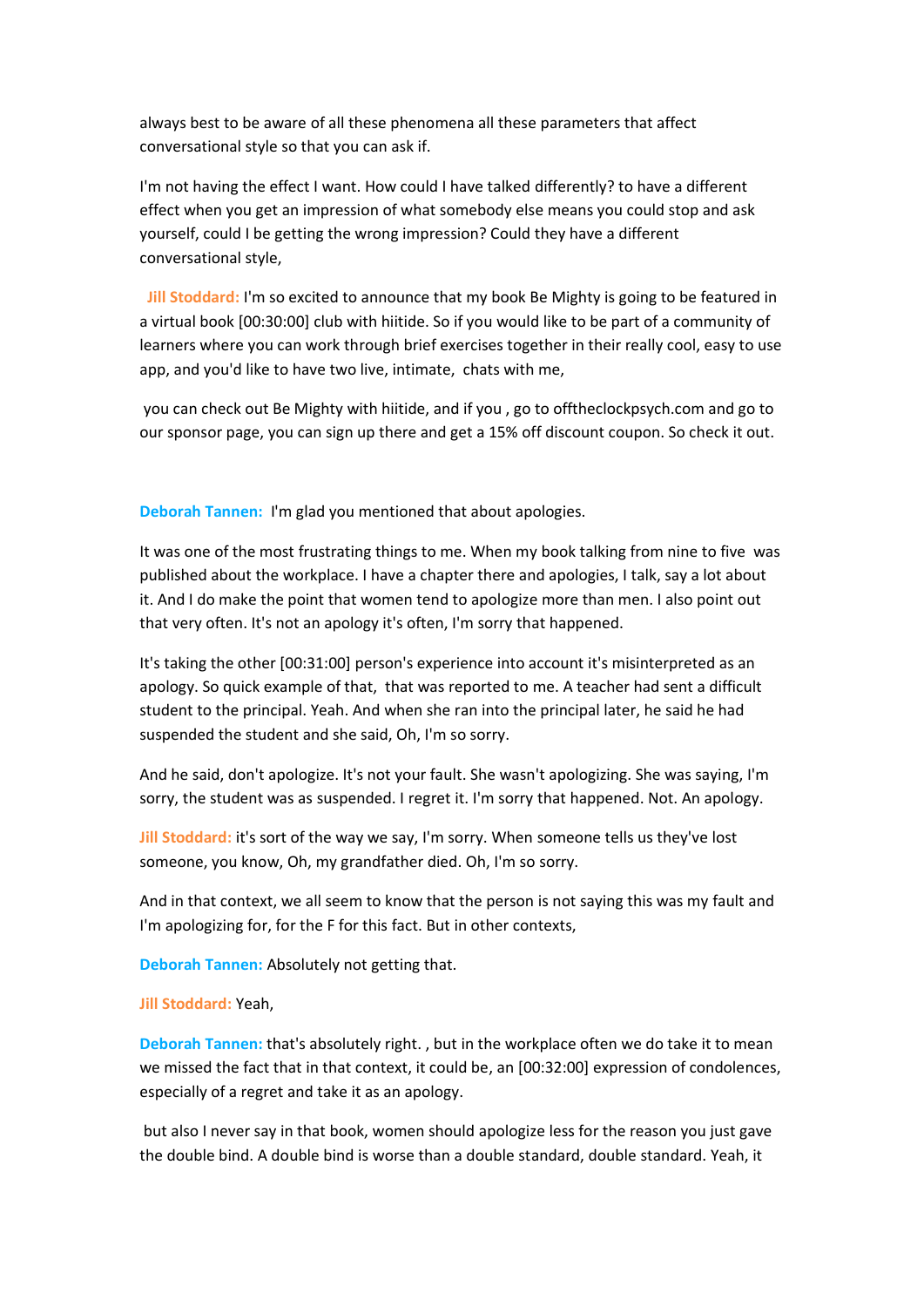means women are judged by different standard, but you'll meet that standard. They have to work twice as hard. They have to be twice as good, but they can meet that standard.

A double bind is a situation where you have two sets of requirements and anything you do to fulfill one violates the other in the workplace. Our expectations for how a person in authority should speak. Is, opposed to our expectations of how a woman should speak. So if she fulfills expectations for a woman should speak, she's lacking in confidence, lacking in competence.

If she's talks in a way that a manager or a person in authority is expected to speak, [00:33:00] she's too aggressive. People just don't like her. And that certainly comes up all the time in public life. It's extremely difficult for women in public life to be, think of women on the campaign trail to be forceful.

Talk about what they've done, , show, , emotion, often anger and things that are happening that they don't think are good. All those things are unacceptable in a woman. So, , I never said in the book that women should stop apologizing. In fact, , one very specific example, a woman told me when she was first promoted, she talked in the way, the previous person who had held that position talked, he happened to be a guy, , and, and kind of what they tell people often in a position of authority, never apologize.

Never explain. And she was getting a very bad reaction and she found that when she began to apologize more, she got a better reaction. [00:34:00] Oh, I'm so sorry. This is because people liked her more. This is what they expected from a woman. So I'm not giving advice either way. I'm saying you have to be cautious.

You have to be the antenna for. The effects of the ways you're speaking and consider changing how you're speaking, if you feel comfortable doing so. It's extremely frustrating that it's always women who are asked to change

## **Jill Stoddard:** it is

I, my last interview was with Alicia Menendez who wrote the book, the likeability trap.

So, I don't know if you're familiar with that, but the entire book is about exactly this double bind that you're talking eabout and how, you know, often the advice is for women to change. When in reality, you know, this is a systemic and institutional issue. , But what you're saying is that, you know, the way we choose to behave is really context sensitive.

And in certain contexts, it is like survival to [00:35:00] do what you need to do, like in the workplace. , and sort of picking and choosing when you jump in or fight the fight if you will.

## So that's tricky.

**Deborah Tannen:** By the way, the same is true for women in the positions of power because they also, I went into this when I wrote talking from nine to five, I, spent a significant amount of time in several, large corporations in every department where I was.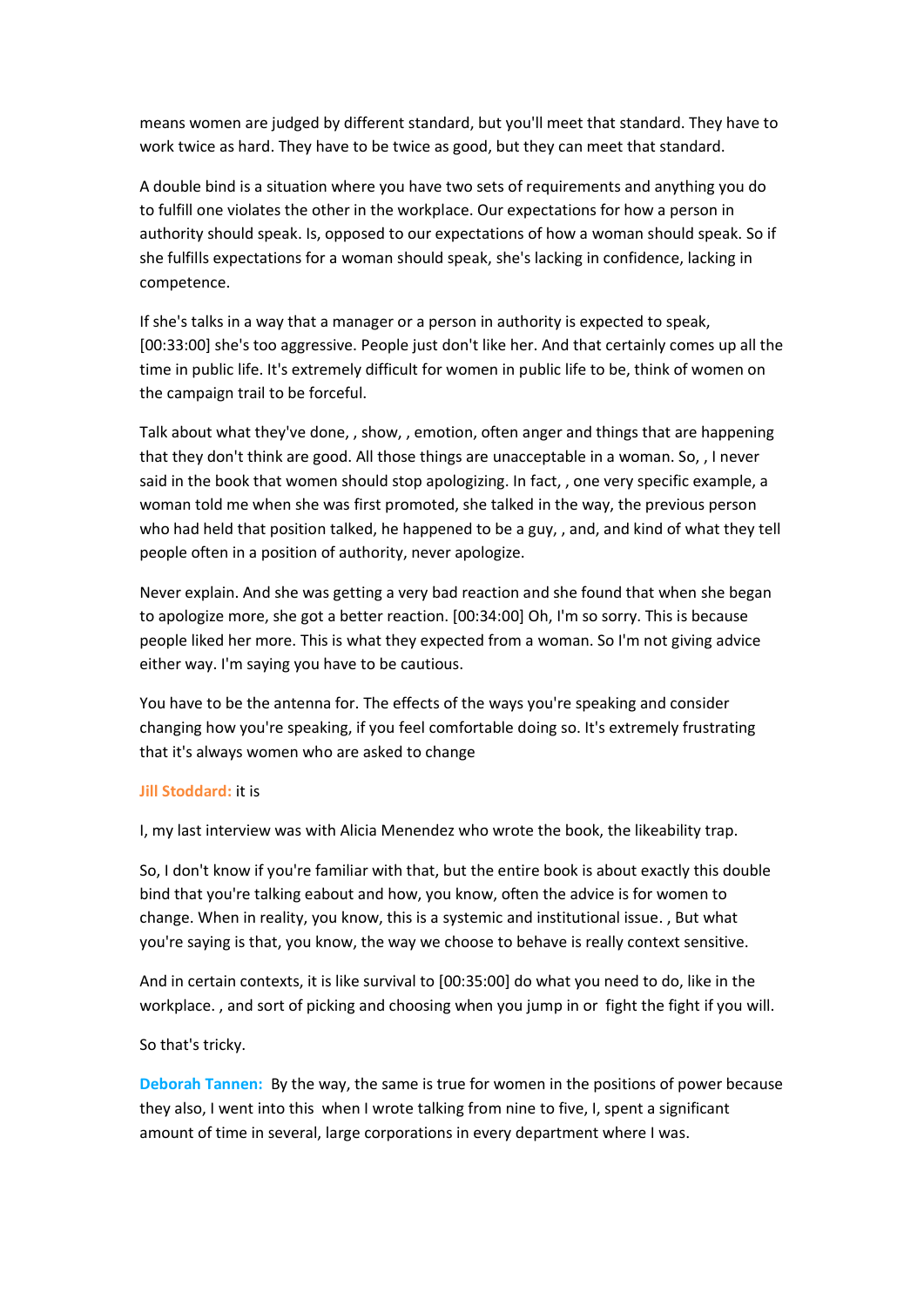Introduce phase told me, and this is our highest ranking person, woman. She's she's got a soft touch. This is her highest ranking woman. She's kind of aggressive, but she's really good. There was always a statement about issue aggressive or is she not, is she, does she have a light touch or not? That wasn't the case with guys.

If I was introduced to a guy who was high up, , you know, this is John, he had this department that, that judgment is always over, , women's heads. And we know that there's that word that starts with B, which is always [00:36:00] hovering somewhere over our shoulder.

**Jill Stoddard:** Right. And the judgment is about how they are not about what they do.

And that's the other. Thing that is not, you know, men or men are not judged for their personality and how they are and the way they say things or how they look they're judged for what they do. And, you know, for women it's both.

**Deborah Tannen:** Yeah. I wouldn't be that absolute about it. I mean, certainly if there are aspects of men's personality that attracted attention, that might be the case, but it isn't necessarily the case for all guys.

That's right. And there's a wider

## **Jill Stoddard:** berth for what's

**Deborah Tannen:** acceptable. Yeah. and there's always that question, hovering over the shoulders of women. so the quick example, I was going to give the power dynamic. , a woman who owned a bookstore had told me she, I had a problem with the manager and had to have a talk with him and it turned out.

she felt, she had asked him to do something that he had said he would do, and then he didn't do it. And they traced it to a conversation where , she had said to him, [00:37:00] something like the bookkeeper needs help with the billing. How would you feel about helping her out? And he said, fine. By which he meant I'll think about how I would feel about helping her out.

And he decided that he had something more important to do. And so he didn't do it. He didn't hear it as I am telling you to go help the bookkeeper with the billing. So I was fascinated by that. And then maybe a month or so later I was talking to her and I said, , how are things with the manager? And she said, fine, we don't have those problems anymore.

And I said, have you changed your way of telling him to do things? And she said, no, I talked the same way, but now he knows how. I mean it, I love that because she was the owner. So if he didn't adjust to how she meant what she said, she could fire him. So definitely the power dynamic plays in there, but it's not the whole story.

I mean, there are definitely, I encountered many, many examples where [00:38:00] women were the authorities and yet. Felt that they had to talk closer to the way women were expected to talk in order to get the work done. , one other example, I actually made a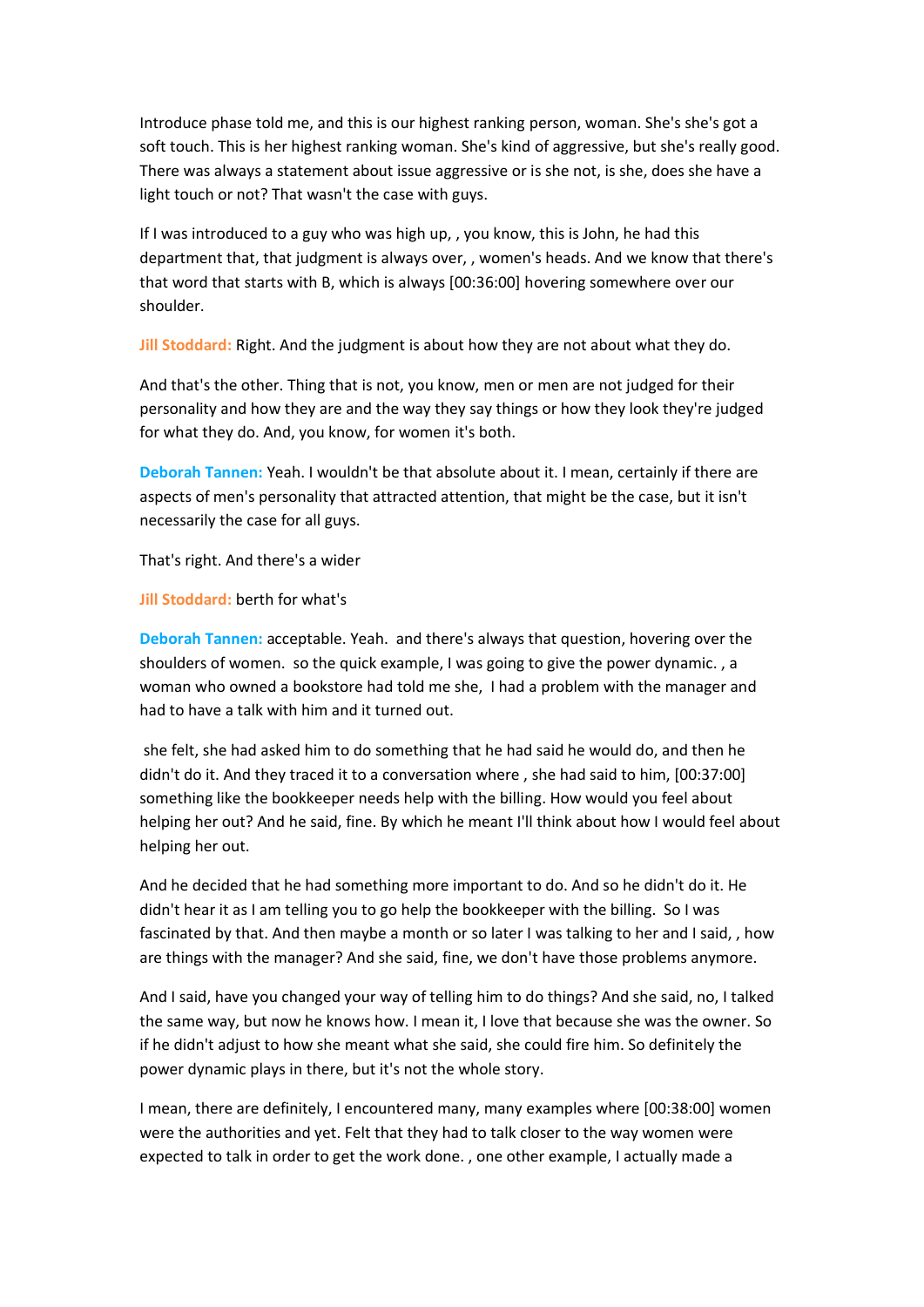training video called talking nine to five. And in there, I just video that just got picked up with a film crew that was a recording and various companies.

They were in Minnesota. So this was in Minneapolis. , and you see this woman talking to a guy and she's being so tentative. And at one point she says, do you think you could get that done? Today's we could send that out to them. And you hear him off the screen say Nope. And the audience often laughs and well, it turns out I talked to her afterwards, turns out.

He did end up doing it. Yeah. She said they were it's a PR firm. She was the manager. He was the art director and she didn't think of it as gender. She said, these arty types are very prickly and you have to handle them with kid gloves. They always want more [00:39:00] time. The artists always want more time. But I need to get the work out of them so we can give it to the client.

, and she said she has learned over time that she gets a better response. He's more likely to come around if she starts in that tentative way. And she didn't think it had to do with her gender, but I would be surprised if it wasn't at least in part that he reacted more positively when she talked in a way that he felt he just expected.

maybe he just felt better feeling that he had a little more volition in it.

**Jill Stoddard:** So, so much of this, as we were saying before, sounds like an issue of match. And I'm thinking about the imbalance of responsibilities.

in heterosexual relationships with household duties and childcare and homeschooling in this current situation that we're in. And it seems like in terms of that, in terms of how we're negotiating our behavior in the pandemic, when like some people are very strict about [00:40:00] masks and social distancing and other people are maybe less.

So, you know, it seems to me that communication is more important than it has maybe ever been. And that if we're going to be navigating these difficult conversations, one of the things that we need to be listening for is different conversational style. And either calling that out by saying, well, I think what you're saying is this, or I think what you want is this, or trying to match it.

If we are sensitive enough to be picking it up, Whereas, what I think happens is people either avoid having the conversation altogether, they begin the conversation. And when there is that mismatch, they get frustrated and just cut it off. , but like not pushing forward to the point of trying to come up with a mutually beneficial resolution.

Like we don't have to agree about. Having the same rules on masks and social [00:41:00] distancing, but we have to find a way to come together if we're going to hang out as friends or if a workplace is asking staff to return, who aren't feeling safe or with holidays approaching and some family members wanting to fly to visit one another and others.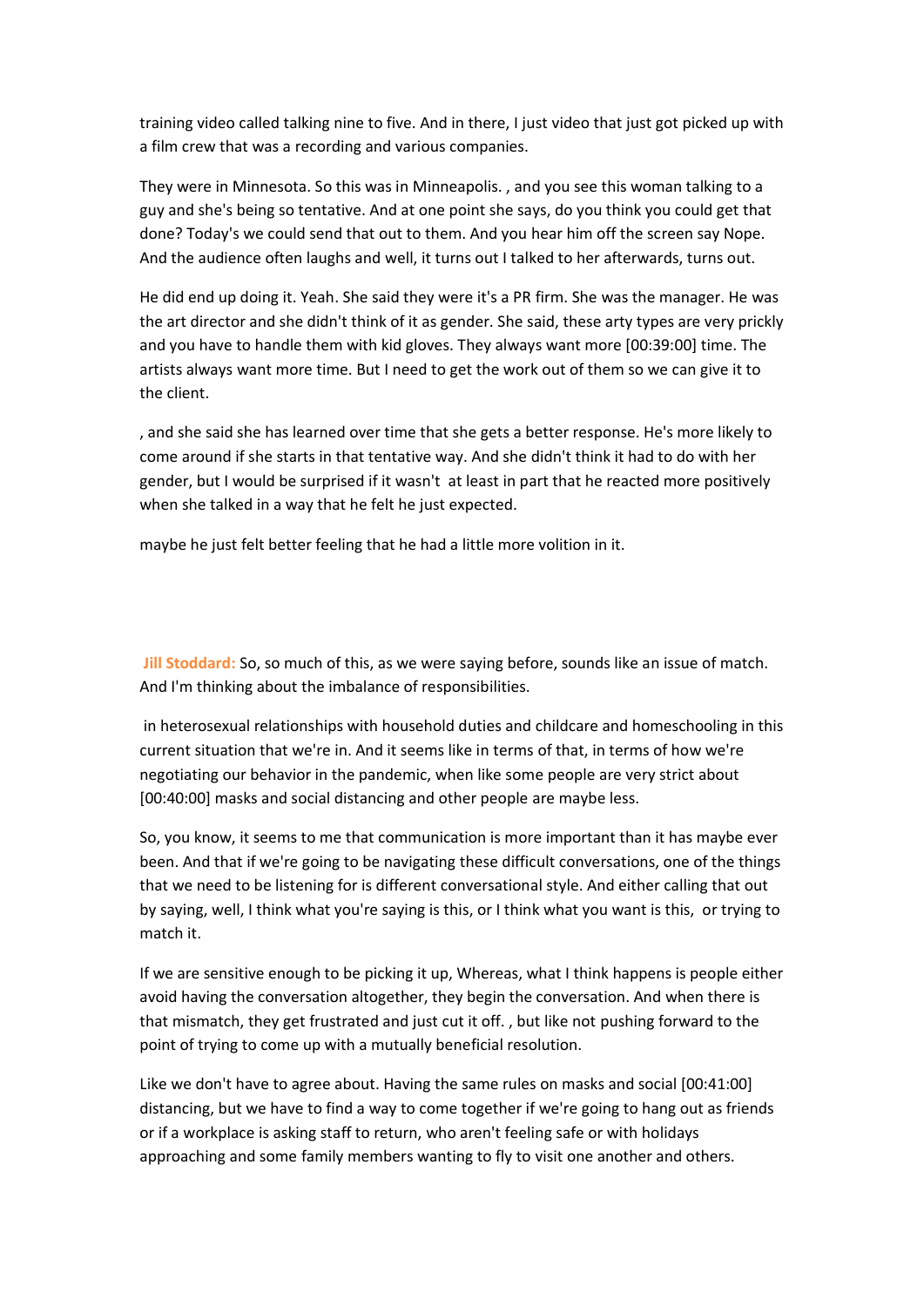Lacking that comfort level. You know, these are all things that require really difficult conversations.

And what I'm hearing you say is that, you know, conversational style is going to be critically important in how well those conversations go, like in terms of how productive they end up being.

**Deborah Tannen:** Yeah, that's absolutely true. We have to also start from the assumption that everybody's nerves are raw. Yeah, everybody's under pressure.

Everybody is feeling high levels of anxiety, fear. , everybody is, is experiencing, was Michelle Obama who put it this way? A low level of depression. Yeah. Cause we're all in, [00:42:00] in this bizarre situation and getting scarier and Bizzare or by the minute. , so , keep that in mind. If something that somebody else says rubs you the wrong way, maybe stop for a moment and ask whether you also might be occasionally talking in ways that might, , rub others the wrong way because of his pressure.

That we're all under a second thing I would say is meta communicate, talk about the communication. so if you feel that you've, Interpreted as somebody, something somebody said in a way that is upsetting to you, just check that that really is how they meant it. It would be helpful more often to say to somebody, well, how could I have said that differently for you to have heard it differently?

Is there something about the way I said it that. Puts you over the edge and be open to them telling you what it was, but that's the way that puts them over the edge and [00:43:00] consider stopping for a moment and maybe trying to see the same thing, , in a slightly different way. , and it's really, really important.

I mean, if this, the psychologist say this all the time, talk as much as possible in terms of what things make you feel rather than. What's wrong about what they said or, ,

**Jill Stoddard:** the I statements instead of yes. Yes.

**Deborah Tannen:** , you know, , we talked so much about the meanings of words in conversation, but when you have an ongoing relationship, the meaning of everything you say comes partly from everything you said before.

And there, we all bring that to the current conversation. Okay. And so just being aware of that can be very helpful too, to step back and ask, , did he really say that? Did she really say that? Or am I assuming it because of conversations we've had before?

Be very careful of email. I think email is an extremely mixed blessing. [00:44:00] So often I do it myself all the time. A little, yeah. The voices saying in my head, don't do this on email. It's not a good idea, but I'm in a hurry.

I have so many other things to do. You dash off an email it's satisfying. You've gotten it done. Also. You've had the chance to express. Your side of it, but often you get carried away when, if you were had the person in front of you and they were to tell you their perspective sooner, you wouldn't keep going in that direction.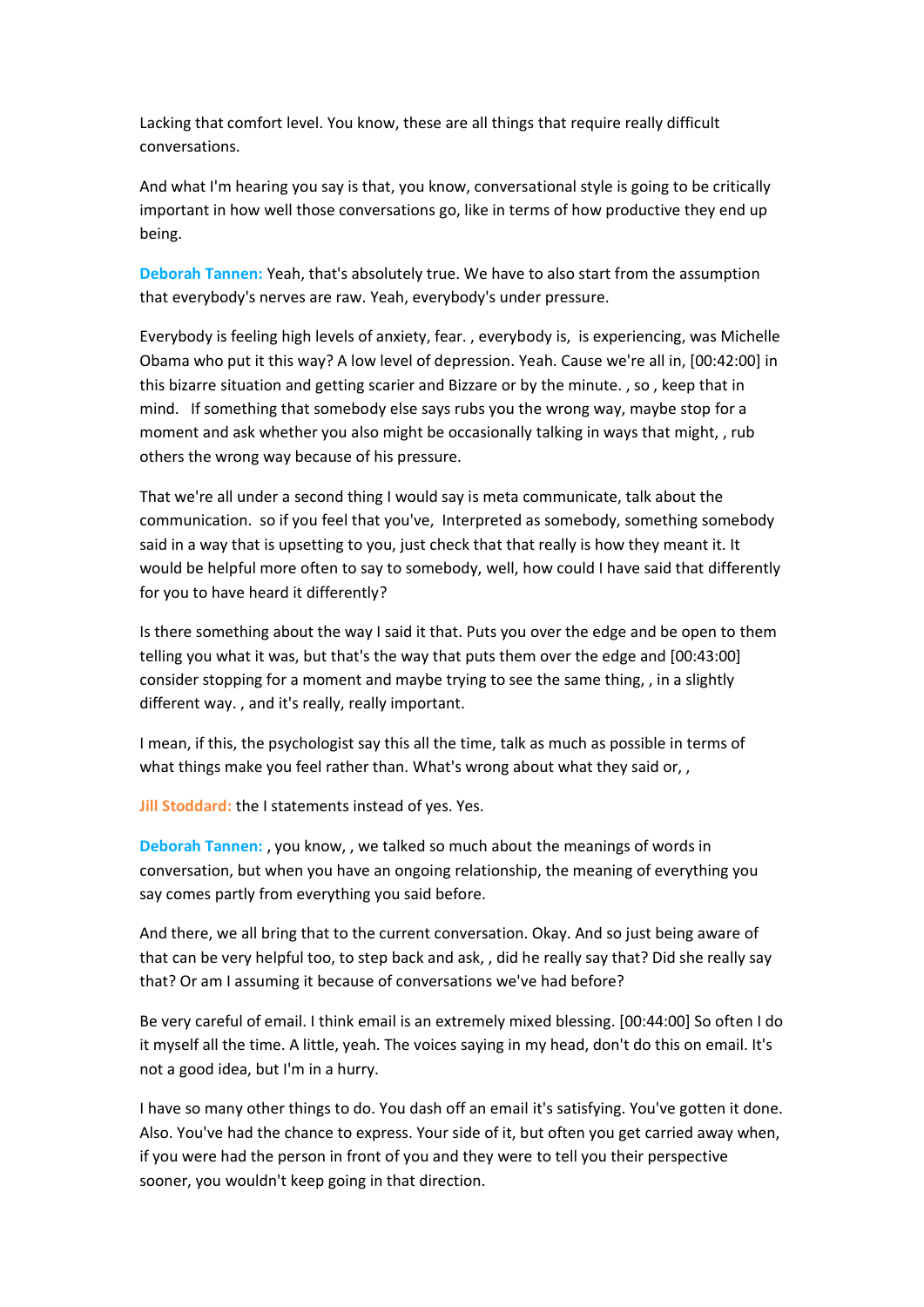**Jill Stoddard:** Right. And I think the same thing happens with text messaging too. It's so it's so much emotionally easier to shoot off a text than it is to have a one on one conversation, but there's so much space for misinterpretation or assumptions about tone.

**Deborah Tannen:** right, exactly.

Very different ideas about what's appropriate to say, , what the, the opportunities for misunderstanding are just enormous. When it's written language, you don't have tone of voice, [00:45:00] you don't have facial expression. , you don't know what mood the person is in when they're getting it, reading it. , you may be going off on a text message that person may feel this is not a right appropriate topic for a text message.

Right? , so yeah, if, if it's a serious thing, if it's an important thing, it might be worth setting a time to have a voice to voice conversation.

**Jill Stoddard:** And, you know, I think that this too can become context sensitive because I'm thinking about a couple of different times where I thought, you know, this is really a conversation that should happen verbally, not over email, I'm thinking of three separate.

Situations that became very serious, where I trusted that. What happened in that verbal conversation would be honored by both sides, but because it wasn't documented. It, it became a problem. And what, actually, my dad, who's an entrepreneur. He gave me the suggestion, have the conversation, but then after the conversation, follow up with an email saying, [00:46:00] here's what we discussed.

Here's what we agreed to. If I don't hear from you by this time, I'll assume we're in agreement. So you're, you're kind of killing two birds with one stone, which I think is excellent.

**Deborah Tannen:** Yeah. Yeah. It's a great advice. You're getting the advantages of both. You have the conversation to negotiate, making a decision, and then you have the written form to make sure you both agree on where you went.

**Jill Stoddard:** Right. And, that email could reveal that what one or the other of you was assuming the other person meant. Was inaccurate, right? Like what you were saying at the beginning of this conversation is I thought I was being completely direct when in reality, this was indirect and we're hearing different things.

So it, it kind of solves that problem hopefully as well.

# **Deborah Tannen:** , yeah.

**Jill Stoddard:** So this past April, , the New York times published an article. That was, it was in the, in her word section titled it's not just you in online meetings. Many women can't get a word in edgewise. [00:47:00] , and this relates to the pandemic and working from home and maybe even schooling from home.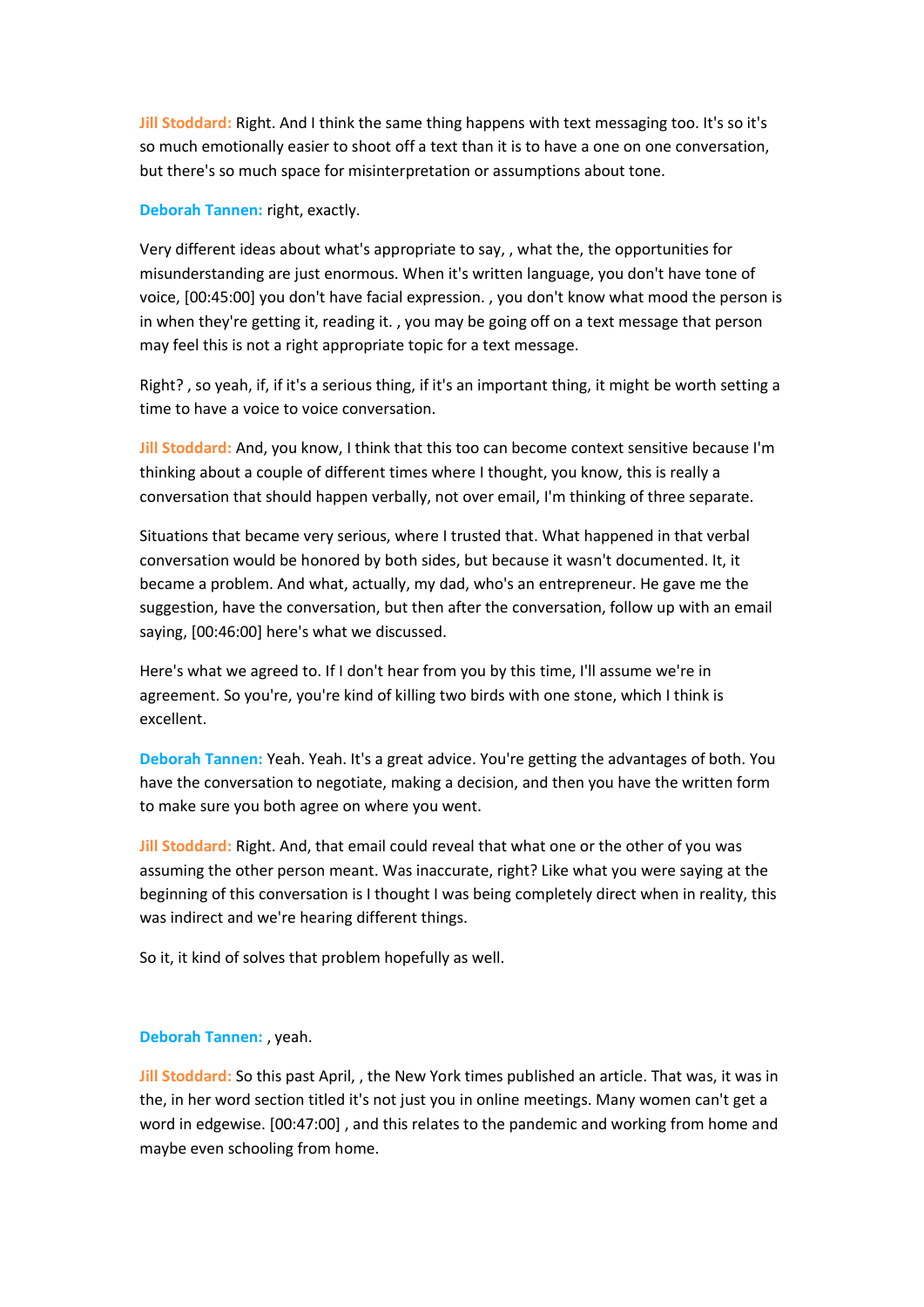And, you know, the article starts by talking about some of the. Universal challenges that we've all experienced working from home and being online. And in fact, it may be the case that in this very episode, people will hear my son screaming in the background. She's usually in the background of all of my episodes in some way, shape or form.

, but you know, the article, it goes on to say that remote meetings are also really highlighting how difficult it is for women to be heard in group meetings. And you're quoted in that article. And you note that, , online that gender imbalances are really amplified and that it, it boils down to these gender differences in, in conversational style and conversational conventions.

So talk to me a little bit about this and how we understand the specifically when it comes to, you know, zoom platforms and, , working remotely and meeting online versus in person.

**Deborah Tannen:** Yeah. This is something that has been. , disappointing and [00:48:00] surprising, , about online communication. I remember when, these kinds of meetings first became possible.

It goes back quite a few years. , I was invited by the, , director of some division at a major corporation to come and talk to them. And they were just initiating these kinds of meetings at the time. It would have been, , I don't remember the platform was, but it was a very, very early on and they was so optimistic.

They knew that it was a problem. Women weren't getting heard at meetings. In fact, , at one point the possible topic for my book, which ended up being called talking from nine to five, a possible title was didn't. I just say that. Because it was such a common expense periods of women that they said something at a meeting and it was ignored.

And then later the guy says the same thing and suddenly it's a great idea, but it now it's his idea. , and people really thought this is so great. It was only, it was not a, a [00:49:00] visual platform. It was just typed words. And so they felt people won't see if it's a woman or a man. So they'll listen to them both equally, that inequality won't surface and it turned out that it did big disappointment.

And part of it was the way that the women and men were speaking, that men tended to take more time, , take up more space, , say things with more definiteness. Not start with disclaimers. Like, , I don't know if you've thought of this, but this may not really be a good idea, but, and it's the kind of thing it's so stereotypical.

, it's easy to say, Oh, you're just doing stereotypes here, but then research finds that it still is the case. Women are still often. Starting that way other women tend to, they don't really listen to it. They just block it out. We don't hear that. We just know that's ritual again, conversational [00:50:00] ritual. We realize, Oh yeah, that's just the way she's starting.

And then you listen to what's said, but those who don't start that way ticket literally, I guess. She's not sure she gets, she doesn't know me. , have that much basis where she's saying, , and they draw conclusions based, , and not just about what she's saying with the kind of person she is, which is even more damaging to women.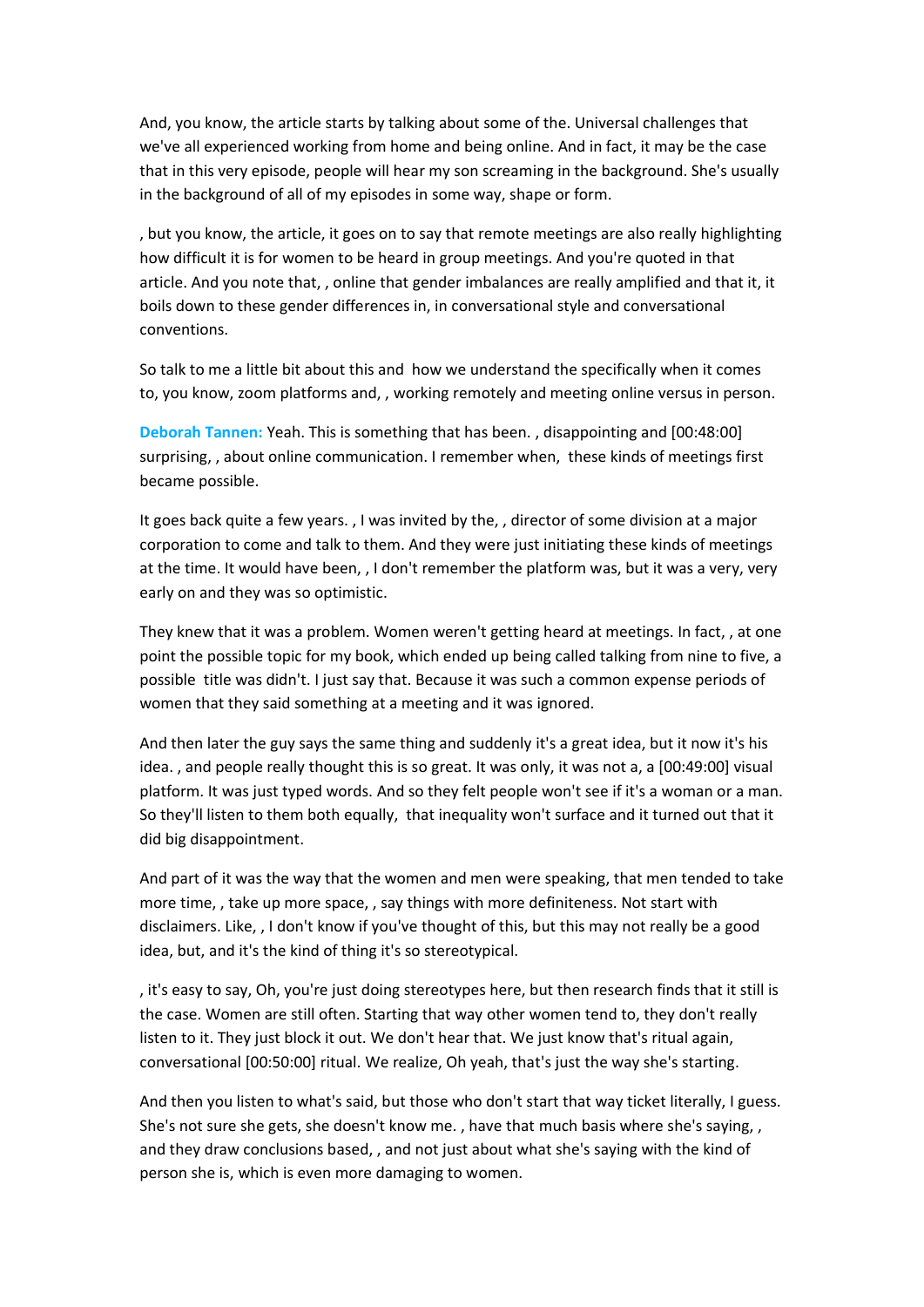So, , when all these meetings started going online with zoom, it was the same optimism. Everybody's going to have a chance to get heard. And, , and some women have reported that they do find it easier. , but many say that they don't fit. And the research that was reported in that article indicated that there is evidence that women are still having trouble getting heard.

it seems like part of it is you don't want to interrupt. And so you're waiting for the, , pause and that pause never comes. sometimes the chat box can be helpful. You type things in the chat box. And so you'd get it out there, [00:51:00] but sometimes what's in the chat box is ignored because who has time to read the chat box?

, in the book title nine to five, I talk about a Japanese. , tradition, which was called Nemawashi. And I'm was told this by, , a Japanese woman who wrote a book about comparing Japanese and American communication style.

And her name is Tadri Yamada. , and she writes about how in Japanese culture, business culture, too. You don't try to make a decision in a meeting. Cause you know, not everybody is going to be able to say what they think at the meeting. So the person who has the power talks individually, each person privately it's the center of what everybody thinks where everybody is.

And then the meeting is a way. To get everybody's buyin and agreement on the path forward. It's time consuming, but it, it certainly would be a better way to make decisions. If you have the time to do that. [00:52:00] And women always do better at they're given a platform than if they have to claim the platform because of that double bind.

**Jill Stoddard:** Yeah. And I think you had mentioned, I don't remember if it was this article or another one, but you talked a little bit about how this is also affecting kids and teens and young adults who are now schooling online. And there was a certain expectation that the kind of greater anonymity would help kids to talk more.

But the opposite was found, am I, am I getting that right

**Deborah Tannen:** to know what I'm talking? Yeah. I think we talked about how, , I taught. I taught on through zoom in the spring term as I'm not teaching this term, but I did last term. and many of the students in the class I had about 16 students in the class.

, it's always a challenge to us teachers getting the quiet students to talk. And many of us thought, great, this is going to make it easier for the quiet students to talk. And it didn't, , very often the quiet students found it [00:53:00] even more intimidating to talk with all these faces staring out at you.

Right. And yeah, you kind of feel like you're being stared down by everybody. And the thought that all of these faces are going to be staring you down. If you talk makes it even harder. And I

**Jill Stoddard:** think I read somewhere too, that they having your own face staring back at you. It's something that's become an obstacle for people.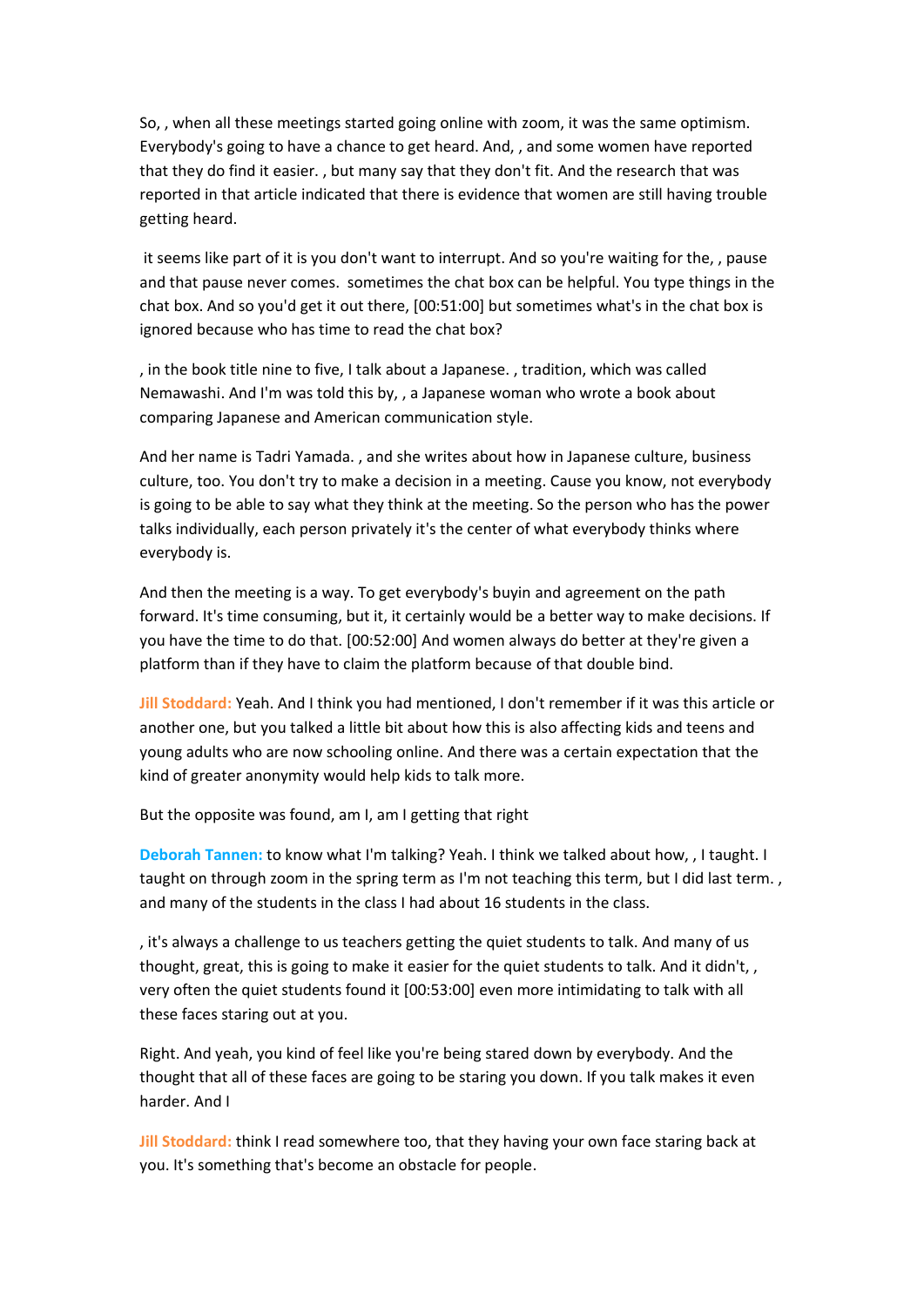They become more self conscious when they can see themselves even. Absolutely.

**Deborah Tannen:** Yes, absolutely. There is a feature, you know, where you can make yourself invisible and it's probably a good one to giant to use sometimes. Uh, but yeah, that you're facing, looking at yourself all the time and when in real interaction and face to face.

You don't stare at people nonstop. You glance at them, you glance at other people, you glance around the room, but with zoom, you're staring the whole time at this screen, which is part of, I think, why it's so exhausting. , another one thing that my [00:54:00] be instead, help me understand, and maybe people can use this in running meetings.

, the one function that they told me were even better zoom than it did in person. I frequently broke the class into small groups. Because that way everybody could participate. And they said that the small groups were even better as breakout rooms on zoom. Yeah, because they didn't get distracted. I hearing the other people in the other groups, they meet on the small group and three seem to be the best number.

**Jill Stoddard:** That's good to know. . I don't teach myself anymore. I did for a long time, but I do online webinars and things like that. And I'm still experimenting with some of these different modalities. So it's, it's great. When, you know, research and experience can really lend a voice to how, how best to do this, to get over some of these obstacles.

So, well, I realize we are coming close to the end of our time, so I want to make sure we take a minute. So you've just published a new book and I believe this is your [00:55:00] 26th book, right on top of all the other countless articles and things you've done. And this one is, as you had mentioned earlier, totally different from any of the ones you've written before.

So tell us a little bit about this book and why you decided to write one. That's so different from everything you've been doing.

**Deborah Tannen:** Yes. Thank you for asking. , this book is about my father. All my other books are based on my area of expertise, language. , how, language affects human relationships.

This book is called finding my father, his century long journey from world war one Warsaw and my quest to follow. Why did I want to write a book about my father? , and it took me so long to write sometimes I think it took me as long as it took me to write all the others put together. , I first got the idea back in the eighties.

I got very serious about it in the nineties. Then put it aside. I wrote a first draft around [00:56:00] 2012, and now here it is coming out in a pandemic as it happens. , why did I want to write it? , yeah. I can answer really on two levels, and maybe a bit of a third, , the personal and the historical, , the personal, I adored my father when I was a kid, though, he was never home.

He was at work and he was also very active in politics. So he was either doing his political work or, or his paid work. And I'm the youngest of three sisters. So even if he was home, he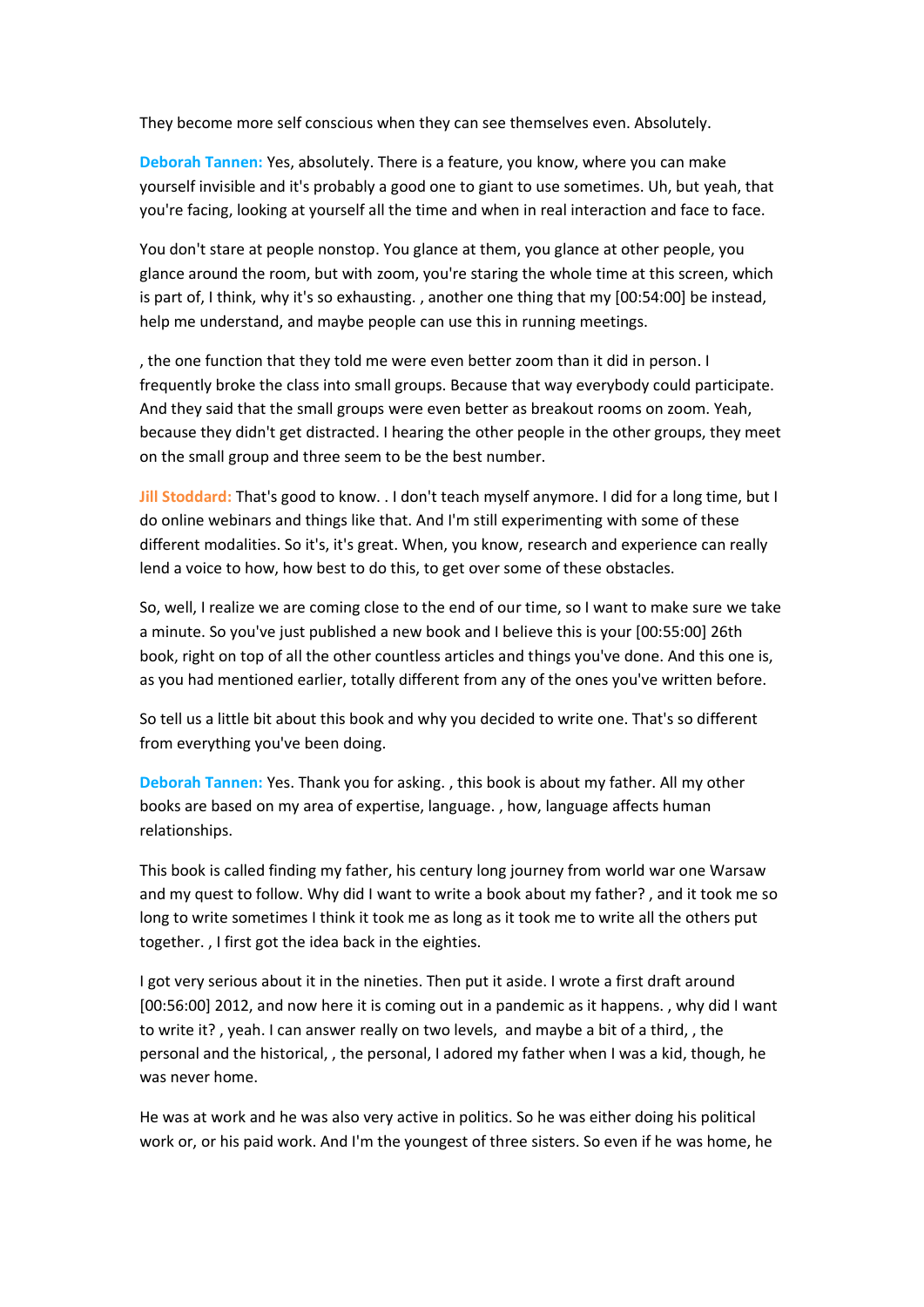didn't have a whole lot of time to spend just with me. I'm kind of envious that my oldest sister had him to herself for six, whole years before the next one was born.

I never had them to myself. , and so after he retired, he himself developed a real interest passion for talking about his past. He was born into a Hasidic family in Warsaw. In 1908. So he lived through world war one [00:57:00] in Warsaw, came to the United States when he was 12 in 1920. , and he loved talking about his past and I loved listening.

And suddenly I had this opportunity to spend all this time with him and, uh, and really get to know him in a way that I otherwise wouldn't have had the chance. So it was in a way filling up that hole, you know, to not be too dramatic about it. This hole in my heart, the day I'd been missing him so much, but as he talked, I realized.

That this was, this was an account of the 20th century. He lived to be 98 from 1908 to 2006, and he was completely with it until the end. , so it was world war II, one in Warsaw, this Hasidic community of Warsaw, which he remembered in astonishing detail. He could talk endlessly about. What life was like, who the people were, what their relationships were.

Then he comes to the [00:58:00] United States in 1920, which is the tail end of the massive influx of East European Jews to the United States, as well as the great wave of Italians, Greeks, and other Southern and Eastern Europeans to the United States.

**Jill Stoddard:** And I read that you, you have not only do you have recordings of him talking about his whole life and history, but that you also found journals.

Is that right? That he had written, I mean, what a gift, all of this is, I don't think it's overdramatic to say it's filling a hole. I mean, I just get the sense, it's like soul nourishing to go through this process.

**Deborah Tannen:** Yeah. Thank you for putting it that way. Absolutely. Right. And, and since I'm a scholar and a researcher, I love going through documents.

, he left me mountains, mountains. I think saved every letter. He got. Copies of many of the letters he wrote, he has letters, his mother wrote in God letters, his answers wrote and got, he must have, he must have just collected it. You told everybody if you don't want them, I'll take it.

But, , and yeah, he [00:59:00] gave me journals that he kept before he married. And then this was the other big dramatic, dramatic thing. , he and my mother both made reference to a woman who might've married instead of my mother. , they referred to her as my mother's rival. And he, at one point that he had saved her letters, but didn't know where they were.

So I of course got fascinated. If I could read these letters, maybe I could figure out what his relationship with her was like, why did he marry my mother and not her? He actually said at one point, your mother wasn't my girlfriend, Helen was my girlfriend. Well, you know, so what did that mean? What were their different relationships?

Well, I, I found the letters. He told me to keep them, , and, , he also had turned out, had kept copies of many of his letters to her. So I did have a picture of their relationship and I have,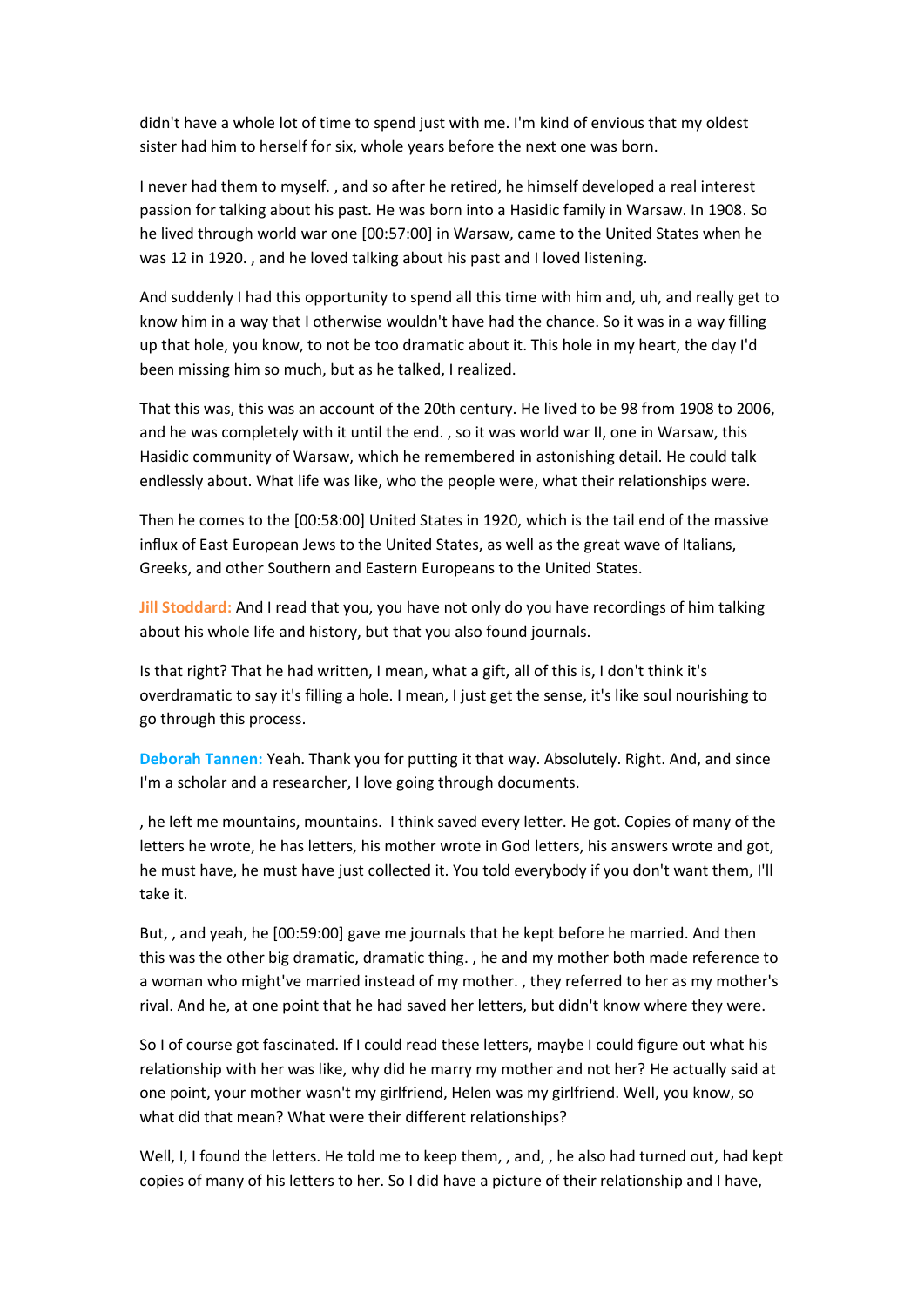uh, a long chapter on that. Many people tell me it's their favorite chapter. What's kind of led to think

**Jill Stoddard:** that, that, you know, for you to think.

If this had gone a [01:00:00] different way, you never would have existed.

**Deborah Tannen:** That is what is so funny, you know, magical thinking, maybe all thinking is magical thinking. I definitely came up, you know, sort of was veering toward the idea that she would, my father should've married her, and her letters are beautiful and I fell in love with her reading letters.

The fact that that would mean I didn't exist. Didn't really figure in it. I had to really ask myself, why am I rooting for her? And what does this represent to me?

**Jill Stoddard:** Well, it sounds wonderful. And I have already downloaded it myself to my E reader. So I, I love reading memoir and I also. , I appreciate you saying how long it took you to write yours, because then I feel like I still have time to get through my own.

Well, thank you, dr. Tannen so much for joining us. This was such a treat. I just, I find this incredibly fascinating and I appreciate everything that you have given to the world. , in this really [01:01:00] accessible. Way a lot of things that happen in academia and never reach most of the people who could benefit from learning about it.

So I think people who are able to translate that really important scientific knowledge for the general public have a true gift. So thank you for sharing it with us, and I really appreciate you being here.

**Deborah Tannen:** Well, thank you so much. It's been really a pleasure talking to you and thank you for all the nice things you said, and for a great conversation,

**Diana Hill:** Thank you for listening to psychologist off the clock. If you enjoy our podcast, you can help us out by leaving a review or contributing on Patreon.

**Yael Schonbrun:** You can find us wherever you get your podcasts and you can connect with us on Facebook,

Twitter, and Instagram.

**Jill Stoddard:** We'd like to thank our strategic consultant, Michael Herold and our interns, Katy Rothfelder and Melissa Miller.

**Debbie Sorensen:** This podcast is for informational and entertainment purposes only and is not meant to be a substitute for mental health treatment. [01:02:00] If you're having a mental health emergency dial 911 if you're looking for mental health treatment, please visit the resources

page